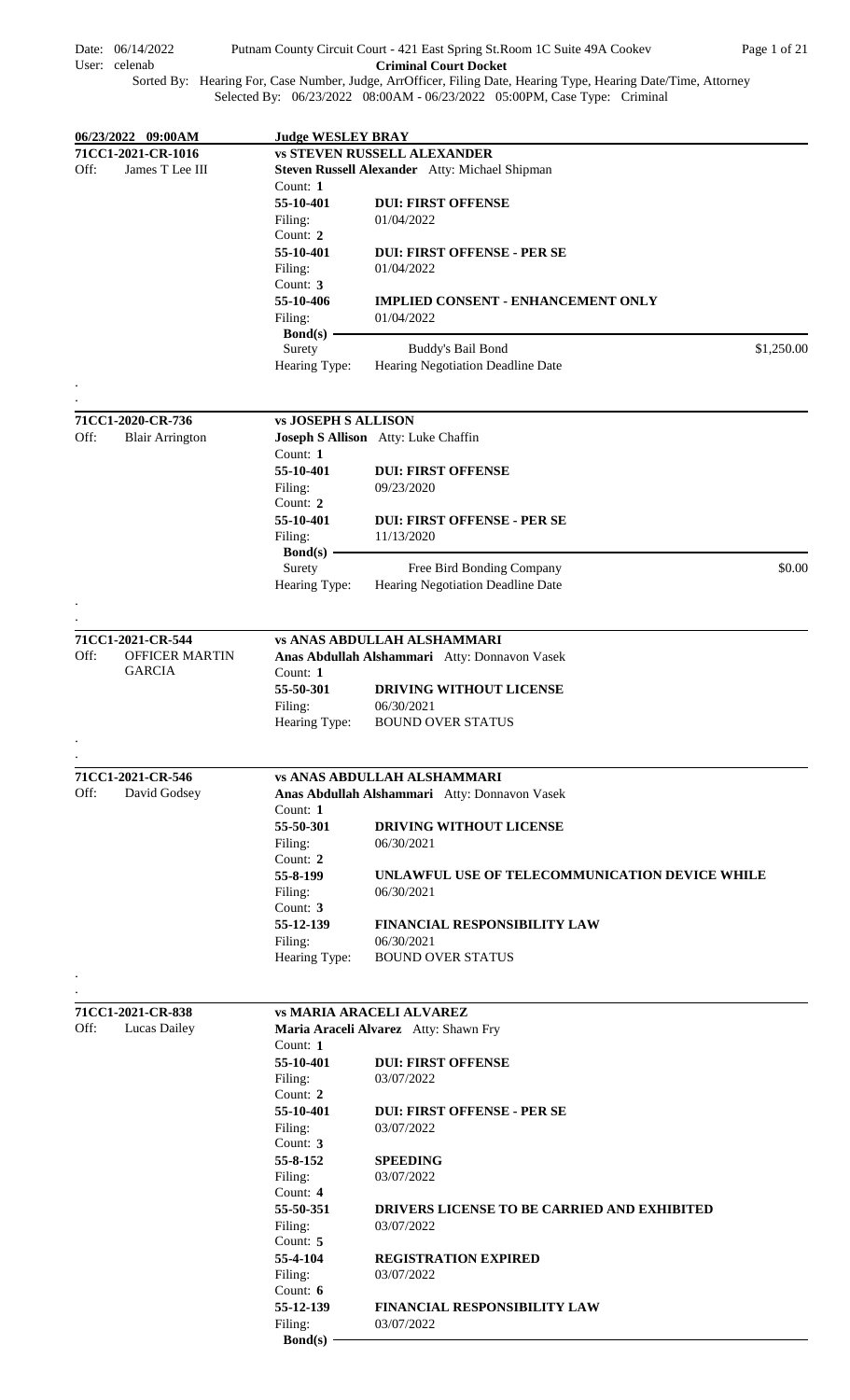| 71CC1-2021-CR-838 - Cont'd                  |                                                           |                                                   |            |
|---------------------------------------------|-----------------------------------------------------------|---------------------------------------------------|------------|
|                                             | Surety                                                    | Buddy's Bail Bond                                 | \$1,600.00 |
|                                             | Hearing Type:                                             | Hearing Negotiation Deadline Date                 |            |
|                                             |                                                           |                                                   |            |
| 71CC1-2022-CR-295<br>Off:<br>Phillip Murphy | <b>vs MICHAEL C ANDERSON</b><br><b>Michael C Anderson</b> |                                                   |            |
|                                             | Count: 1                                                  |                                                   |            |
|                                             | 55-10-401                                                 | <b>DUI: FIRST OFFENSE</b>                         |            |
|                                             | Filing:<br>Count: 2                                       | 04/06/2022                                        |            |
|                                             | 39-17-425                                                 | POSS UNLAW DRUG PARAPHERNALIA USES & ACTIVITIES   |            |
|                                             | Filing:                                                   | 04/06/2022                                        |            |
|                                             | Count: 3                                                  |                                                   |            |
|                                             | 55-8-123                                                  | <b>DRIVING ON RDWYS LANED FOR TRAFFIC</b>         |            |
|                                             | Filing:<br>$Bond(s)$ –                                    | 04/06/2022                                        |            |
|                                             | Surety                                                    | Free Bird Bonding Company                         | \$750.00   |
|                                             | Hearing Type:                                             | <b>BOUND OVER STATUS</b>                          |            |
| 71CC1-2022-CR-296                           |                                                           | <b>vs JORDAN DOUGLAS ARNOLD</b>                   |            |
| Off:<br>Phillip Murphy                      | <b>Jordan Douglas Arnold</b>                              |                                                   |            |
|                                             | Count: 1                                                  |                                                   |            |
|                                             | 55-10-401                                                 | <b>DUI: FIRST OFFENSE</b>                         |            |
|                                             | Filing:                                                   | 04/06/2022                                        |            |
|                                             | Count: 2<br>39-17-425                                     | POSS UNLAW DRUG PARAPHERNALIA USES & ACTIVITIES   |            |
|                                             | Filing:                                                   | 04/06/2022                                        |            |
|                                             | Count: 3                                                  |                                                   |            |
|                                             | 39-17-418                                                 | <b>SIMPLE POSS/CASUAL EXCHANGE</b>                |            |
|                                             | Filing:                                                   | 04/06/2022                                        |            |
|                                             | Count: 4                                                  |                                                   |            |
|                                             | 55-9-603                                                  | <b>SEAT BELT - 18 AND OLDER</b><br>04/06/2022     |            |
|                                             | Filing:<br>Count: 5                                       |                                                   |            |
|                                             | 55-8-123                                                  | DRIVING ON RDWYS LANED FOR TRAFFIC                |            |
|                                             | Filing:                                                   | 04/06/2022                                        |            |
|                                             | Hearing Type:                                             | <b>BOUND OVER STATUS</b>                          |            |
|                                             |                                                           |                                                   |            |
| 71CC1-2022-CR-423                           |                                                           | <b>vs JORDAN DOUGLAS ARNOLD</b>                   |            |
| Off:<br>Phillip Murphy                      | <b>Jordan Douglas Arnold</b><br>Count: 1                  |                                                   |            |
|                                             | 39-13-103                                                 | <b>RECKLESS ENDANGERMENT - NO WEAPON INVOLVED</b> |            |
|                                             | Filing:                                                   | 05/11/2022                                        |            |
|                                             | Count: 2                                                  |                                                   |            |
|                                             | 39-17-418                                                 | <b>SIMPLE POSS/CASUAL EXCHANGE</b>                |            |
|                                             | Filing:<br>Hearing Type:                                  | 05/11/2022<br>Plea by Information                 |            |
|                                             |                                                           |                                                   |            |
| 71CC1-2021-CR-1085                          |                                                           | <b>vs GLENDA GERTZ BLAYLOCK</b>                   |            |
| Off:<br>Kyle Meyer                          | <b>Glenda Gertz Blaylock</b>                              |                                                   |            |
|                                             | Count: 1                                                  |                                                   |            |
|                                             | 55-10-401                                                 | <b>DUI: FIRST OFFENSE</b>                         |            |
|                                             | Filing:                                                   | 04/04/2022                                        |            |
|                                             | Count: 2<br>55-10-401                                     | <b>DUI: FIRST OFFENSE - PER SE</b>                |            |
|                                             | Filing:                                                   | 04/04/2022                                        |            |
|                                             | $Bond(s)$ –                                               |                                                   |            |
|                                             | Surety                                                    | Free Bird Bonding Company                         | \$1,500.00 |
|                                             | Hearing Type:                                             | Grand Jury Return                                 |            |
|                                             |                                                           |                                                   |            |
| 71CC1-2021-CR-709                           | <b>vs GLORIA JEAN BOS</b>                                 |                                                   |            |
| Off:<br>Marc deClaire                       | <b>Gloria Jean Bos</b>                                    |                                                   |            |
|                                             | Count: 1<br>55-10-401                                     | <b>DUI: FIRST OFFENSE</b>                         |            |
|                                             | Filing:                                                   | 01/04/2022                                        |            |
|                                             | $\text{Bond}(s)$ –                                        |                                                   |            |
|                                             | Surety                                                    | Free Bird Bonding Company                         | \$800.00   |
|                                             | Hearing Type:                                             | Hearing Negotiation Deadline Date                 |            |
|                                             |                                                           |                                                   |            |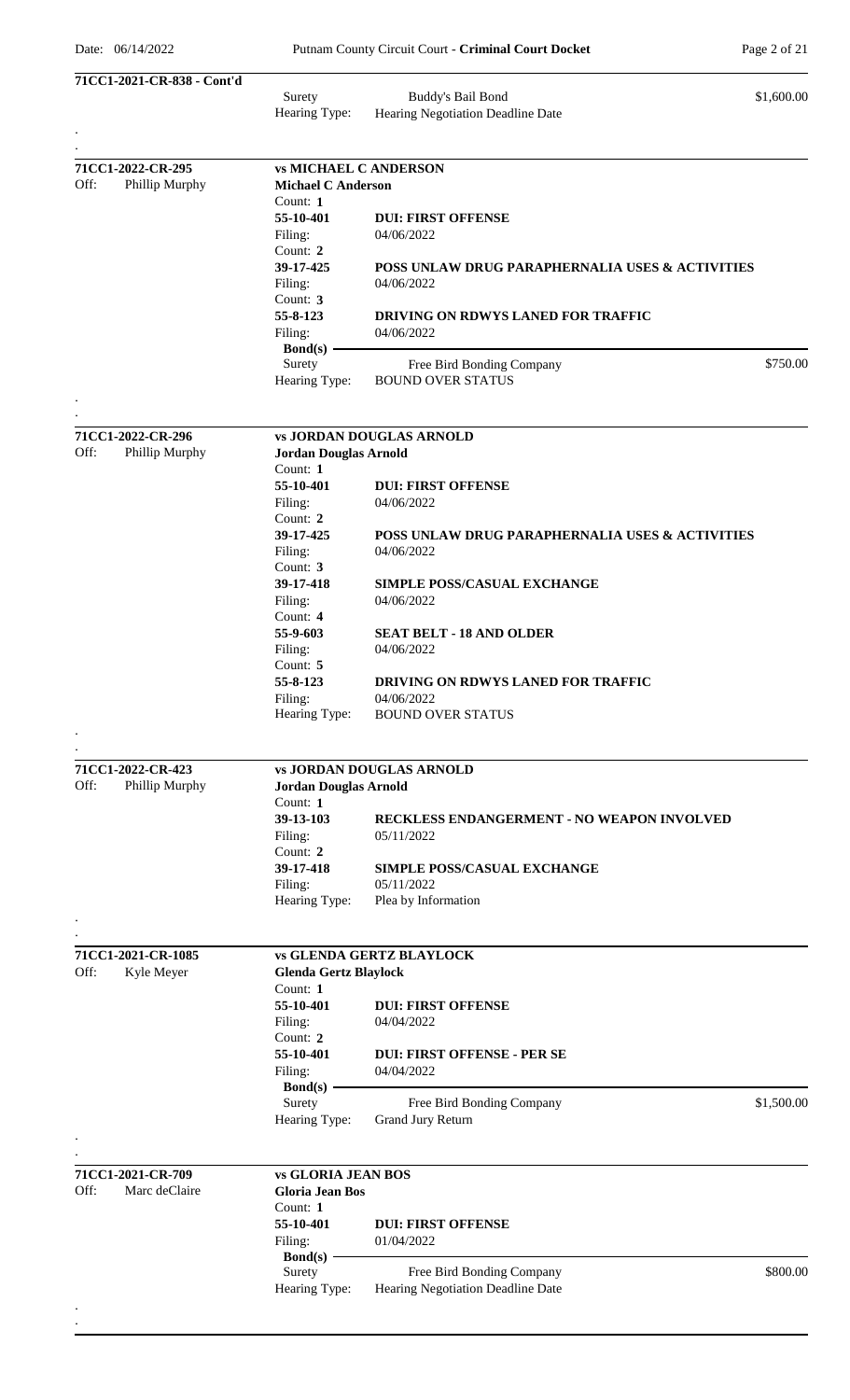| 71CC1-2020-CR-638<br><b>vs MICHAEL J BOWMAN</b><br>Off:<br><b>Brandon Herren</b><br><b>Michael J Bowman</b><br>Count: 1<br>55-10-401<br><b>DUI: FIRST OFFENSE</b><br>10/05/2020<br>Filing:<br>Bond $(s)$ -<br>\$2,500.00<br>Surety<br>Tennessee Bonding Company, Inc.<br>Free Bird Bonding Company<br>\$0.00<br>Surety<br>Hearing Negotiation Deadline Date<br>Hearing Type:<br>DEF TO HIRE ATTY BY 6/23<br><b>Hearing Notes:</b><br>71CC1-2021-CR-845<br><b>vs KADE J BRUNSWICK</b><br><b>OFFICER MARTIN</b><br><b>Kade J Brunswick</b><br>Off:<br><b>GARCIA</b><br>Count: 1<br>55-10-401<br><b>DUI: FIRST OFFENSE</b><br>Filing:<br>02/08/2022<br>Count: 2<br>55-10-401<br><b>DUI: FIRST OFFENSE - PER SE</b><br>Filing:<br>02/08/2022<br>Count: $3$<br>55-10-406<br><b>IMPLIED CONSENT - MISD</b><br>02/08/2022<br>Filing:<br>$Bond(s)$ –<br>\$1,000.00<br>Surety<br>B & B Bonding Company<br>Hearing Negotiation Deadline Date<br>Hearing Type:<br>71CC1-2021-CR-329<br><b>vs JOHNATHAN LEE BRYANT</b><br>Off:<br>Johnathan Lee Bryant Atty: Willard Landon Mullins<br>Kyle Meyer<br>Count: 1<br>55-10-401<br><b>DUI: FIRST OFFENSE</b><br>Filing:<br>12/06/2021<br>Count: $2, 3$<br>39-17-418<br><b>SIMPLE POSS/CASUAL EXCHANGE</b><br>Filing:<br>12/06/2021<br>Hearing Type:<br>Hearing Negotiation Deadline Date<br>71CC1-2021-CR-764<br><b>vs JOHNATHAN LEE BRYANT</b><br>Off:<br>Michael McDonald<br>Johnathan Lee Bryant Atty: Willard Landon Mullins<br>Count: 1<br>39-13-113<br><b>VIOLATION OF ORDER OF PROTECTION/RESTRAINING ORDER</b><br>Filing:<br>02/08/2022<br>$Bond(s)$ –<br>\$1,500.00<br>Surety<br>Buddy's Bail Bond<br>Hearing Negotiation Deadline Date<br>Hearing Type:<br>71CC1-2021-CR-788<br><b>vs MARY JANE BURCHETT</b><br>Off:<br><b>Matthew Franey</b><br>Mary Jane Burchett Atty: Public Defender<br>Count: 1<br>55-50-504<br><b>DRIVING WHILE LICENSE REVOKED</b><br>12/06/2021<br>Filing:<br>Hearing Negotiation Deadline Date<br>Hearing Type:<br>71CC1-2022-CR-447<br><b>vs MARY JANE BURCHETT</b><br>Off:<br>Jacob Byer<br><b>Mary Jane Burchett</b><br>Count: 1<br>55-50-504<br><b>DRIVING WHILE LICENSE REVOKED</b><br>Filing:<br>05/25/2022<br>Hearing Type:<br><b>BOUND OVER STATUS</b><br>71CC1-2021-CR-814<br><b>vs PRESTON F BUSH</b><br>Off:<br><b>Brandon Jackson</b><br>Preston F Bush Atty: William F Roberson<br>Count: 1<br>55-10-401<br><b>DUI: FIRST OFFENSE</b><br>10/04/2021<br>Filing:<br>Count: 2<br>55-10-401<br><b>DUI: FIRST OFFENSE - PER SE</b><br>Filing:<br>10/04/2021<br><b>Bond(s)</b> | 71CC1-2020-CR-638 - Cont'd |  |
|----------------------------------------------------------------------------------------------------------------------------------------------------------------------------------------------------------------------------------------------------------------------------------------------------------------------------------------------------------------------------------------------------------------------------------------------------------------------------------------------------------------------------------------------------------------------------------------------------------------------------------------------------------------------------------------------------------------------------------------------------------------------------------------------------------------------------------------------------------------------------------------------------------------------------------------------------------------------------------------------------------------------------------------------------------------------------------------------------------------------------------------------------------------------------------------------------------------------------------------------------------------------------------------------------------------------------------------------------------------------------------------------------------------------------------------------------------------------------------------------------------------------------------------------------------------------------------------------------------------------------------------------------------------------------------------------------------------------------------------------------------------------------------------------------------------------------------------------------------------------------------------------------------------------------------------------------------------------------------------------------------------------------------------------------------------------------------------------------------------------------------------------------------------------------------------------------------------------------------------------------------------------------------------------------------------------------------------------------------------------------------------------------------------------------------------------------------------------------------------------------------------------------------------------------------|----------------------------|--|
|                                                                                                                                                                                                                                                                                                                                                                                                                                                                                                                                                                                                                                                                                                                                                                                                                                                                                                                                                                                                                                                                                                                                                                                                                                                                                                                                                                                                                                                                                                                                                                                                                                                                                                                                                                                                                                                                                                                                                                                                                                                                                                                                                                                                                                                                                                                                                                                                                                                                                                                                                          |                            |  |
|                                                                                                                                                                                                                                                                                                                                                                                                                                                                                                                                                                                                                                                                                                                                                                                                                                                                                                                                                                                                                                                                                                                                                                                                                                                                                                                                                                                                                                                                                                                                                                                                                                                                                                                                                                                                                                                                                                                                                                                                                                                                                                                                                                                                                                                                                                                                                                                                                                                                                                                                                          |                            |  |
|                                                                                                                                                                                                                                                                                                                                                                                                                                                                                                                                                                                                                                                                                                                                                                                                                                                                                                                                                                                                                                                                                                                                                                                                                                                                                                                                                                                                                                                                                                                                                                                                                                                                                                                                                                                                                                                                                                                                                                                                                                                                                                                                                                                                                                                                                                                                                                                                                                                                                                                                                          |                            |  |
|                                                                                                                                                                                                                                                                                                                                                                                                                                                                                                                                                                                                                                                                                                                                                                                                                                                                                                                                                                                                                                                                                                                                                                                                                                                                                                                                                                                                                                                                                                                                                                                                                                                                                                                                                                                                                                                                                                                                                                                                                                                                                                                                                                                                                                                                                                                                                                                                                                                                                                                                                          |                            |  |
|                                                                                                                                                                                                                                                                                                                                                                                                                                                                                                                                                                                                                                                                                                                                                                                                                                                                                                                                                                                                                                                                                                                                                                                                                                                                                                                                                                                                                                                                                                                                                                                                                                                                                                                                                                                                                                                                                                                                                                                                                                                                                                                                                                                                                                                                                                                                                                                                                                                                                                                                                          |                            |  |
|                                                                                                                                                                                                                                                                                                                                                                                                                                                                                                                                                                                                                                                                                                                                                                                                                                                                                                                                                                                                                                                                                                                                                                                                                                                                                                                                                                                                                                                                                                                                                                                                                                                                                                                                                                                                                                                                                                                                                                                                                                                                                                                                                                                                                                                                                                                                                                                                                                                                                                                                                          |                            |  |
|                                                                                                                                                                                                                                                                                                                                                                                                                                                                                                                                                                                                                                                                                                                                                                                                                                                                                                                                                                                                                                                                                                                                                                                                                                                                                                                                                                                                                                                                                                                                                                                                                                                                                                                                                                                                                                                                                                                                                                                                                                                                                                                                                                                                                                                                                                                                                                                                                                                                                                                                                          |                            |  |
|                                                                                                                                                                                                                                                                                                                                                                                                                                                                                                                                                                                                                                                                                                                                                                                                                                                                                                                                                                                                                                                                                                                                                                                                                                                                                                                                                                                                                                                                                                                                                                                                                                                                                                                                                                                                                                                                                                                                                                                                                                                                                                                                                                                                                                                                                                                                                                                                                                                                                                                                                          |                            |  |
|                                                                                                                                                                                                                                                                                                                                                                                                                                                                                                                                                                                                                                                                                                                                                                                                                                                                                                                                                                                                                                                                                                                                                                                                                                                                                                                                                                                                                                                                                                                                                                                                                                                                                                                                                                                                                                                                                                                                                                                                                                                                                                                                                                                                                                                                                                                                                                                                                                                                                                                                                          |                            |  |
|                                                                                                                                                                                                                                                                                                                                                                                                                                                                                                                                                                                                                                                                                                                                                                                                                                                                                                                                                                                                                                                                                                                                                                                                                                                                                                                                                                                                                                                                                                                                                                                                                                                                                                                                                                                                                                                                                                                                                                                                                                                                                                                                                                                                                                                                                                                                                                                                                                                                                                                                                          |                            |  |
|                                                                                                                                                                                                                                                                                                                                                                                                                                                                                                                                                                                                                                                                                                                                                                                                                                                                                                                                                                                                                                                                                                                                                                                                                                                                                                                                                                                                                                                                                                                                                                                                                                                                                                                                                                                                                                                                                                                                                                                                                                                                                                                                                                                                                                                                                                                                                                                                                                                                                                                                                          |                            |  |
|                                                                                                                                                                                                                                                                                                                                                                                                                                                                                                                                                                                                                                                                                                                                                                                                                                                                                                                                                                                                                                                                                                                                                                                                                                                                                                                                                                                                                                                                                                                                                                                                                                                                                                                                                                                                                                                                                                                                                                                                                                                                                                                                                                                                                                                                                                                                                                                                                                                                                                                                                          |                            |  |
|                                                                                                                                                                                                                                                                                                                                                                                                                                                                                                                                                                                                                                                                                                                                                                                                                                                                                                                                                                                                                                                                                                                                                                                                                                                                                                                                                                                                                                                                                                                                                                                                                                                                                                                                                                                                                                                                                                                                                                                                                                                                                                                                                                                                                                                                                                                                                                                                                                                                                                                                                          |                            |  |
|                                                                                                                                                                                                                                                                                                                                                                                                                                                                                                                                                                                                                                                                                                                                                                                                                                                                                                                                                                                                                                                                                                                                                                                                                                                                                                                                                                                                                                                                                                                                                                                                                                                                                                                                                                                                                                                                                                                                                                                                                                                                                                                                                                                                                                                                                                                                                                                                                                                                                                                                                          |                            |  |
|                                                                                                                                                                                                                                                                                                                                                                                                                                                                                                                                                                                                                                                                                                                                                                                                                                                                                                                                                                                                                                                                                                                                                                                                                                                                                                                                                                                                                                                                                                                                                                                                                                                                                                                                                                                                                                                                                                                                                                                                                                                                                                                                                                                                                                                                                                                                                                                                                                                                                                                                                          |                            |  |
|                                                                                                                                                                                                                                                                                                                                                                                                                                                                                                                                                                                                                                                                                                                                                                                                                                                                                                                                                                                                                                                                                                                                                                                                                                                                                                                                                                                                                                                                                                                                                                                                                                                                                                                                                                                                                                                                                                                                                                                                                                                                                                                                                                                                                                                                                                                                                                                                                                                                                                                                                          |                            |  |
|                                                                                                                                                                                                                                                                                                                                                                                                                                                                                                                                                                                                                                                                                                                                                                                                                                                                                                                                                                                                                                                                                                                                                                                                                                                                                                                                                                                                                                                                                                                                                                                                                                                                                                                                                                                                                                                                                                                                                                                                                                                                                                                                                                                                                                                                                                                                                                                                                                                                                                                                                          |                            |  |
|                                                                                                                                                                                                                                                                                                                                                                                                                                                                                                                                                                                                                                                                                                                                                                                                                                                                                                                                                                                                                                                                                                                                                                                                                                                                                                                                                                                                                                                                                                                                                                                                                                                                                                                                                                                                                                                                                                                                                                                                                                                                                                                                                                                                                                                                                                                                                                                                                                                                                                                                                          |                            |  |
|                                                                                                                                                                                                                                                                                                                                                                                                                                                                                                                                                                                                                                                                                                                                                                                                                                                                                                                                                                                                                                                                                                                                                                                                                                                                                                                                                                                                                                                                                                                                                                                                                                                                                                                                                                                                                                                                                                                                                                                                                                                                                                                                                                                                                                                                                                                                                                                                                                                                                                                                                          |                            |  |
|                                                                                                                                                                                                                                                                                                                                                                                                                                                                                                                                                                                                                                                                                                                                                                                                                                                                                                                                                                                                                                                                                                                                                                                                                                                                                                                                                                                                                                                                                                                                                                                                                                                                                                                                                                                                                                                                                                                                                                                                                                                                                                                                                                                                                                                                                                                                                                                                                                                                                                                                                          |                            |  |
|                                                                                                                                                                                                                                                                                                                                                                                                                                                                                                                                                                                                                                                                                                                                                                                                                                                                                                                                                                                                                                                                                                                                                                                                                                                                                                                                                                                                                                                                                                                                                                                                                                                                                                                                                                                                                                                                                                                                                                                                                                                                                                                                                                                                                                                                                                                                                                                                                                                                                                                                                          |                            |  |
|                                                                                                                                                                                                                                                                                                                                                                                                                                                                                                                                                                                                                                                                                                                                                                                                                                                                                                                                                                                                                                                                                                                                                                                                                                                                                                                                                                                                                                                                                                                                                                                                                                                                                                                                                                                                                                                                                                                                                                                                                                                                                                                                                                                                                                                                                                                                                                                                                                                                                                                                                          |                            |  |
|                                                                                                                                                                                                                                                                                                                                                                                                                                                                                                                                                                                                                                                                                                                                                                                                                                                                                                                                                                                                                                                                                                                                                                                                                                                                                                                                                                                                                                                                                                                                                                                                                                                                                                                                                                                                                                                                                                                                                                                                                                                                                                                                                                                                                                                                                                                                                                                                                                                                                                                                                          |                            |  |
|                                                                                                                                                                                                                                                                                                                                                                                                                                                                                                                                                                                                                                                                                                                                                                                                                                                                                                                                                                                                                                                                                                                                                                                                                                                                                                                                                                                                                                                                                                                                                                                                                                                                                                                                                                                                                                                                                                                                                                                                                                                                                                                                                                                                                                                                                                                                                                                                                                                                                                                                                          |                            |  |
|                                                                                                                                                                                                                                                                                                                                                                                                                                                                                                                                                                                                                                                                                                                                                                                                                                                                                                                                                                                                                                                                                                                                                                                                                                                                                                                                                                                                                                                                                                                                                                                                                                                                                                                                                                                                                                                                                                                                                                                                                                                                                                                                                                                                                                                                                                                                                                                                                                                                                                                                                          |                            |  |
|                                                                                                                                                                                                                                                                                                                                                                                                                                                                                                                                                                                                                                                                                                                                                                                                                                                                                                                                                                                                                                                                                                                                                                                                                                                                                                                                                                                                                                                                                                                                                                                                                                                                                                                                                                                                                                                                                                                                                                                                                                                                                                                                                                                                                                                                                                                                                                                                                                                                                                                                                          |                            |  |
|                                                                                                                                                                                                                                                                                                                                                                                                                                                                                                                                                                                                                                                                                                                                                                                                                                                                                                                                                                                                                                                                                                                                                                                                                                                                                                                                                                                                                                                                                                                                                                                                                                                                                                                                                                                                                                                                                                                                                                                                                                                                                                                                                                                                                                                                                                                                                                                                                                                                                                                                                          |                            |  |
|                                                                                                                                                                                                                                                                                                                                                                                                                                                                                                                                                                                                                                                                                                                                                                                                                                                                                                                                                                                                                                                                                                                                                                                                                                                                                                                                                                                                                                                                                                                                                                                                                                                                                                                                                                                                                                                                                                                                                                                                                                                                                                                                                                                                                                                                                                                                                                                                                                                                                                                                                          |                            |  |
|                                                                                                                                                                                                                                                                                                                                                                                                                                                                                                                                                                                                                                                                                                                                                                                                                                                                                                                                                                                                                                                                                                                                                                                                                                                                                                                                                                                                                                                                                                                                                                                                                                                                                                                                                                                                                                                                                                                                                                                                                                                                                                                                                                                                                                                                                                                                                                                                                                                                                                                                                          |                            |  |
|                                                                                                                                                                                                                                                                                                                                                                                                                                                                                                                                                                                                                                                                                                                                                                                                                                                                                                                                                                                                                                                                                                                                                                                                                                                                                                                                                                                                                                                                                                                                                                                                                                                                                                                                                                                                                                                                                                                                                                                                                                                                                                                                                                                                                                                                                                                                                                                                                                                                                                                                                          |                            |  |
|                                                                                                                                                                                                                                                                                                                                                                                                                                                                                                                                                                                                                                                                                                                                                                                                                                                                                                                                                                                                                                                                                                                                                                                                                                                                                                                                                                                                                                                                                                                                                                                                                                                                                                                                                                                                                                                                                                                                                                                                                                                                                                                                                                                                                                                                                                                                                                                                                                                                                                                                                          |                            |  |
|                                                                                                                                                                                                                                                                                                                                                                                                                                                                                                                                                                                                                                                                                                                                                                                                                                                                                                                                                                                                                                                                                                                                                                                                                                                                                                                                                                                                                                                                                                                                                                                                                                                                                                                                                                                                                                                                                                                                                                                                                                                                                                                                                                                                                                                                                                                                                                                                                                                                                                                                                          |                            |  |
|                                                                                                                                                                                                                                                                                                                                                                                                                                                                                                                                                                                                                                                                                                                                                                                                                                                                                                                                                                                                                                                                                                                                                                                                                                                                                                                                                                                                                                                                                                                                                                                                                                                                                                                                                                                                                                                                                                                                                                                                                                                                                                                                                                                                                                                                                                                                                                                                                                                                                                                                                          |                            |  |
|                                                                                                                                                                                                                                                                                                                                                                                                                                                                                                                                                                                                                                                                                                                                                                                                                                                                                                                                                                                                                                                                                                                                                                                                                                                                                                                                                                                                                                                                                                                                                                                                                                                                                                                                                                                                                                                                                                                                                                                                                                                                                                                                                                                                                                                                                                                                                                                                                                                                                                                                                          |                            |  |
|                                                                                                                                                                                                                                                                                                                                                                                                                                                                                                                                                                                                                                                                                                                                                                                                                                                                                                                                                                                                                                                                                                                                                                                                                                                                                                                                                                                                                                                                                                                                                                                                                                                                                                                                                                                                                                                                                                                                                                                                                                                                                                                                                                                                                                                                                                                                                                                                                                                                                                                                                          |                            |  |
|                                                                                                                                                                                                                                                                                                                                                                                                                                                                                                                                                                                                                                                                                                                                                                                                                                                                                                                                                                                                                                                                                                                                                                                                                                                                                                                                                                                                                                                                                                                                                                                                                                                                                                                                                                                                                                                                                                                                                                                                                                                                                                                                                                                                                                                                                                                                                                                                                                                                                                                                                          |                            |  |
|                                                                                                                                                                                                                                                                                                                                                                                                                                                                                                                                                                                                                                                                                                                                                                                                                                                                                                                                                                                                                                                                                                                                                                                                                                                                                                                                                                                                                                                                                                                                                                                                                                                                                                                                                                                                                                                                                                                                                                                                                                                                                                                                                                                                                                                                                                                                                                                                                                                                                                                                                          |                            |  |
|                                                                                                                                                                                                                                                                                                                                                                                                                                                                                                                                                                                                                                                                                                                                                                                                                                                                                                                                                                                                                                                                                                                                                                                                                                                                                                                                                                                                                                                                                                                                                                                                                                                                                                                                                                                                                                                                                                                                                                                                                                                                                                                                                                                                                                                                                                                                                                                                                                                                                                                                                          |                            |  |
|                                                                                                                                                                                                                                                                                                                                                                                                                                                                                                                                                                                                                                                                                                                                                                                                                                                                                                                                                                                                                                                                                                                                                                                                                                                                                                                                                                                                                                                                                                                                                                                                                                                                                                                                                                                                                                                                                                                                                                                                                                                                                                                                                                                                                                                                                                                                                                                                                                                                                                                                                          |                            |  |
|                                                                                                                                                                                                                                                                                                                                                                                                                                                                                                                                                                                                                                                                                                                                                                                                                                                                                                                                                                                                                                                                                                                                                                                                                                                                                                                                                                                                                                                                                                                                                                                                                                                                                                                                                                                                                                                                                                                                                                                                                                                                                                                                                                                                                                                                                                                                                                                                                                                                                                                                                          |                            |  |
|                                                                                                                                                                                                                                                                                                                                                                                                                                                                                                                                                                                                                                                                                                                                                                                                                                                                                                                                                                                                                                                                                                                                                                                                                                                                                                                                                                                                                                                                                                                                                                                                                                                                                                                                                                                                                                                                                                                                                                                                                                                                                                                                                                                                                                                                                                                                                                                                                                                                                                                                                          |                            |  |
|                                                                                                                                                                                                                                                                                                                                                                                                                                                                                                                                                                                                                                                                                                                                                                                                                                                                                                                                                                                                                                                                                                                                                                                                                                                                                                                                                                                                                                                                                                                                                                                                                                                                                                                                                                                                                                                                                                                                                                                                                                                                                                                                                                                                                                                                                                                                                                                                                                                                                                                                                          |                            |  |
|                                                                                                                                                                                                                                                                                                                                                                                                                                                                                                                                                                                                                                                                                                                                                                                                                                                                                                                                                                                                                                                                                                                                                                                                                                                                                                                                                                                                                                                                                                                                                                                                                                                                                                                                                                                                                                                                                                                                                                                                                                                                                                                                                                                                                                                                                                                                                                                                                                                                                                                                                          |                            |  |
|                                                                                                                                                                                                                                                                                                                                                                                                                                                                                                                                                                                                                                                                                                                                                                                                                                                                                                                                                                                                                                                                                                                                                                                                                                                                                                                                                                                                                                                                                                                                                                                                                                                                                                                                                                                                                                                                                                                                                                                                                                                                                                                                                                                                                                                                                                                                                                                                                                                                                                                                                          |                            |  |
|                                                                                                                                                                                                                                                                                                                                                                                                                                                                                                                                                                                                                                                                                                                                                                                                                                                                                                                                                                                                                                                                                                                                                                                                                                                                                                                                                                                                                                                                                                                                                                                                                                                                                                                                                                                                                                                                                                                                                                                                                                                                                                                                                                                                                                                                                                                                                                                                                                                                                                                                                          |                            |  |
|                                                                                                                                                                                                                                                                                                                                                                                                                                                                                                                                                                                                                                                                                                                                                                                                                                                                                                                                                                                                                                                                                                                                                                                                                                                                                                                                                                                                                                                                                                                                                                                                                                                                                                                                                                                                                                                                                                                                                                                                                                                                                                                                                                                                                                                                                                                                                                                                                                                                                                                                                          |                            |  |
|                                                                                                                                                                                                                                                                                                                                                                                                                                                                                                                                                                                                                                                                                                                                                                                                                                                                                                                                                                                                                                                                                                                                                                                                                                                                                                                                                                                                                                                                                                                                                                                                                                                                                                                                                                                                                                                                                                                                                                                                                                                                                                                                                                                                                                                                                                                                                                                                                                                                                                                                                          |                            |  |
|                                                                                                                                                                                                                                                                                                                                                                                                                                                                                                                                                                                                                                                                                                                                                                                                                                                                                                                                                                                                                                                                                                                                                                                                                                                                                                                                                                                                                                                                                                                                                                                                                                                                                                                                                                                                                                                                                                                                                                                                                                                                                                                                                                                                                                                                                                                                                                                                                                                                                                                                                          |                            |  |
|                                                                                                                                                                                                                                                                                                                                                                                                                                                                                                                                                                                                                                                                                                                                                                                                                                                                                                                                                                                                                                                                                                                                                                                                                                                                                                                                                                                                                                                                                                                                                                                                                                                                                                                                                                                                                                                                                                                                                                                                                                                                                                                                                                                                                                                                                                                                                                                                                                                                                                                                                          |                            |  |
|                                                                                                                                                                                                                                                                                                                                                                                                                                                                                                                                                                                                                                                                                                                                                                                                                                                                                                                                                                                                                                                                                                                                                                                                                                                                                                                                                                                                                                                                                                                                                                                                                                                                                                                                                                                                                                                                                                                                                                                                                                                                                                                                                                                                                                                                                                                                                                                                                                                                                                                                                          |                            |  |
|                                                                                                                                                                                                                                                                                                                                                                                                                                                                                                                                                                                                                                                                                                                                                                                                                                                                                                                                                                                                                                                                                                                                                                                                                                                                                                                                                                                                                                                                                                                                                                                                                                                                                                                                                                                                                                                                                                                                                                                                                                                                                                                                                                                                                                                                                                                                                                                                                                                                                                                                                          |                            |  |
|                                                                                                                                                                                                                                                                                                                                                                                                                                                                                                                                                                                                                                                                                                                                                                                                                                                                                                                                                                                                                                                                                                                                                                                                                                                                                                                                                                                                                                                                                                                                                                                                                                                                                                                                                                                                                                                                                                                                                                                                                                                                                                                                                                                                                                                                                                                                                                                                                                                                                                                                                          |                            |  |
|                                                                                                                                                                                                                                                                                                                                                                                                                                                                                                                                                                                                                                                                                                                                                                                                                                                                                                                                                                                                                                                                                                                                                                                                                                                                                                                                                                                                                                                                                                                                                                                                                                                                                                                                                                                                                                                                                                                                                                                                                                                                                                                                                                                                                                                                                                                                                                                                                                                                                                                                                          |                            |  |
|                                                                                                                                                                                                                                                                                                                                                                                                                                                                                                                                                                                                                                                                                                                                                                                                                                                                                                                                                                                                                                                                                                                                                                                                                                                                                                                                                                                                                                                                                                                                                                                                                                                                                                                                                                                                                                                                                                                                                                                                                                                                                                                                                                                                                                                                                                                                                                                                                                                                                                                                                          |                            |  |
|                                                                                                                                                                                                                                                                                                                                                                                                                                                                                                                                                                                                                                                                                                                                                                                                                                                                                                                                                                                                                                                                                                                                                                                                                                                                                                                                                                                                                                                                                                                                                                                                                                                                                                                                                                                                                                                                                                                                                                                                                                                                                                                                                                                                                                                                                                                                                                                                                                                                                                                                                          |                            |  |
|                                                                                                                                                                                                                                                                                                                                                                                                                                                                                                                                                                                                                                                                                                                                                                                                                                                                                                                                                                                                                                                                                                                                                                                                                                                                                                                                                                                                                                                                                                                                                                                                                                                                                                                                                                                                                                                                                                                                                                                                                                                                                                                                                                                                                                                                                                                                                                                                                                                                                                                                                          |                            |  |
|                                                                                                                                                                                                                                                                                                                                                                                                                                                                                                                                                                                                                                                                                                                                                                                                                                                                                                                                                                                                                                                                                                                                                                                                                                                                                                                                                                                                                                                                                                                                                                                                                                                                                                                                                                                                                                                                                                                                                                                                                                                                                                                                                                                                                                                                                                                                                                                                                                                                                                                                                          |                            |  |
|                                                                                                                                                                                                                                                                                                                                                                                                                                                                                                                                                                                                                                                                                                                                                                                                                                                                                                                                                                                                                                                                                                                                                                                                                                                                                                                                                                                                                                                                                                                                                                                                                                                                                                                                                                                                                                                                                                                                                                                                                                                                                                                                                                                                                                                                                                                                                                                                                                                                                                                                                          |                            |  |
|                                                                                                                                                                                                                                                                                                                                                                                                                                                                                                                                                                                                                                                                                                                                                                                                                                                                                                                                                                                                                                                                                                                                                                                                                                                                                                                                                                                                                                                                                                                                                                                                                                                                                                                                                                                                                                                                                                                                                                                                                                                                                                                                                                                                                                                                                                                                                                                                                                                                                                                                                          |                            |  |
|                                                                                                                                                                                                                                                                                                                                                                                                                                                                                                                                                                                                                                                                                                                                                                                                                                                                                                                                                                                                                                                                                                                                                                                                                                                                                                                                                                                                                                                                                                                                                                                                                                                                                                                                                                                                                                                                                                                                                                                                                                                                                                                                                                                                                                                                                                                                                                                                                                                                                                                                                          |                            |  |
|                                                                                                                                                                                                                                                                                                                                                                                                                                                                                                                                                                                                                                                                                                                                                                                                                                                                                                                                                                                                                                                                                                                                                                                                                                                                                                                                                                                                                                                                                                                                                                                                                                                                                                                                                                                                                                                                                                                                                                                                                                                                                                                                                                                                                                                                                                                                                                                                                                                                                                                                                          |                            |  |
|                                                                                                                                                                                                                                                                                                                                                                                                                                                                                                                                                                                                                                                                                                                                                                                                                                                                                                                                                                                                                                                                                                                                                                                                                                                                                                                                                                                                                                                                                                                                                                                                                                                                                                                                                                                                                                                                                                                                                                                                                                                                                                                                                                                                                                                                                                                                                                                                                                                                                                                                                          |                            |  |
|                                                                                                                                                                                                                                                                                                                                                                                                                                                                                                                                                                                                                                                                                                                                                                                                                                                                                                                                                                                                                                                                                                                                                                                                                                                                                                                                                                                                                                                                                                                                                                                                                                                                                                                                                                                                                                                                                                                                                                                                                                                                                                                                                                                                                                                                                                                                                                                                                                                                                                                                                          |                            |  |
|                                                                                                                                                                                                                                                                                                                                                                                                                                                                                                                                                                                                                                                                                                                                                                                                                                                                                                                                                                                                                                                                                                                                                                                                                                                                                                                                                                                                                                                                                                                                                                                                                                                                                                                                                                                                                                                                                                                                                                                                                                                                                                                                                                                                                                                                                                                                                                                                                                                                                                                                                          |                            |  |
|                                                                                                                                                                                                                                                                                                                                                                                                                                                                                                                                                                                                                                                                                                                                                                                                                                                                                                                                                                                                                                                                                                                                                                                                                                                                                                                                                                                                                                                                                                                                                                                                                                                                                                                                                                                                                                                                                                                                                                                                                                                                                                                                                                                                                                                                                                                                                                                                                                                                                                                                                          |                            |  |
|                                                                                                                                                                                                                                                                                                                                                                                                                                                                                                                                                                                                                                                                                                                                                                                                                                                                                                                                                                                                                                                                                                                                                                                                                                                                                                                                                                                                                                                                                                                                                                                                                                                                                                                                                                                                                                                                                                                                                                                                                                                                                                                                                                                                                                                                                                                                                                                                                                                                                                                                                          |                            |  |
|                                                                                                                                                                                                                                                                                                                                                                                                                                                                                                                                                                                                                                                                                                                                                                                                                                                                                                                                                                                                                                                                                                                                                                                                                                                                                                                                                                                                                                                                                                                                                                                                                                                                                                                                                                                                                                                                                                                                                                                                                                                                                                                                                                                                                                                                                                                                                                                                                                                                                                                                                          |                            |  |
|                                                                                                                                                                                                                                                                                                                                                                                                                                                                                                                                                                                                                                                                                                                                                                                                                                                                                                                                                                                                                                                                                                                                                                                                                                                                                                                                                                                                                                                                                                                                                                                                                                                                                                                                                                                                                                                                                                                                                                                                                                                                                                                                                                                                                                                                                                                                                                                                                                                                                                                                                          |                            |  |
|                                                                                                                                                                                                                                                                                                                                                                                                                                                                                                                                                                                                                                                                                                                                                                                                                                                                                                                                                                                                                                                                                                                                                                                                                                                                                                                                                                                                                                                                                                                                                                                                                                                                                                                                                                                                                                                                                                                                                                                                                                                                                                                                                                                                                                                                                                                                                                                                                                                                                                                                                          |                            |  |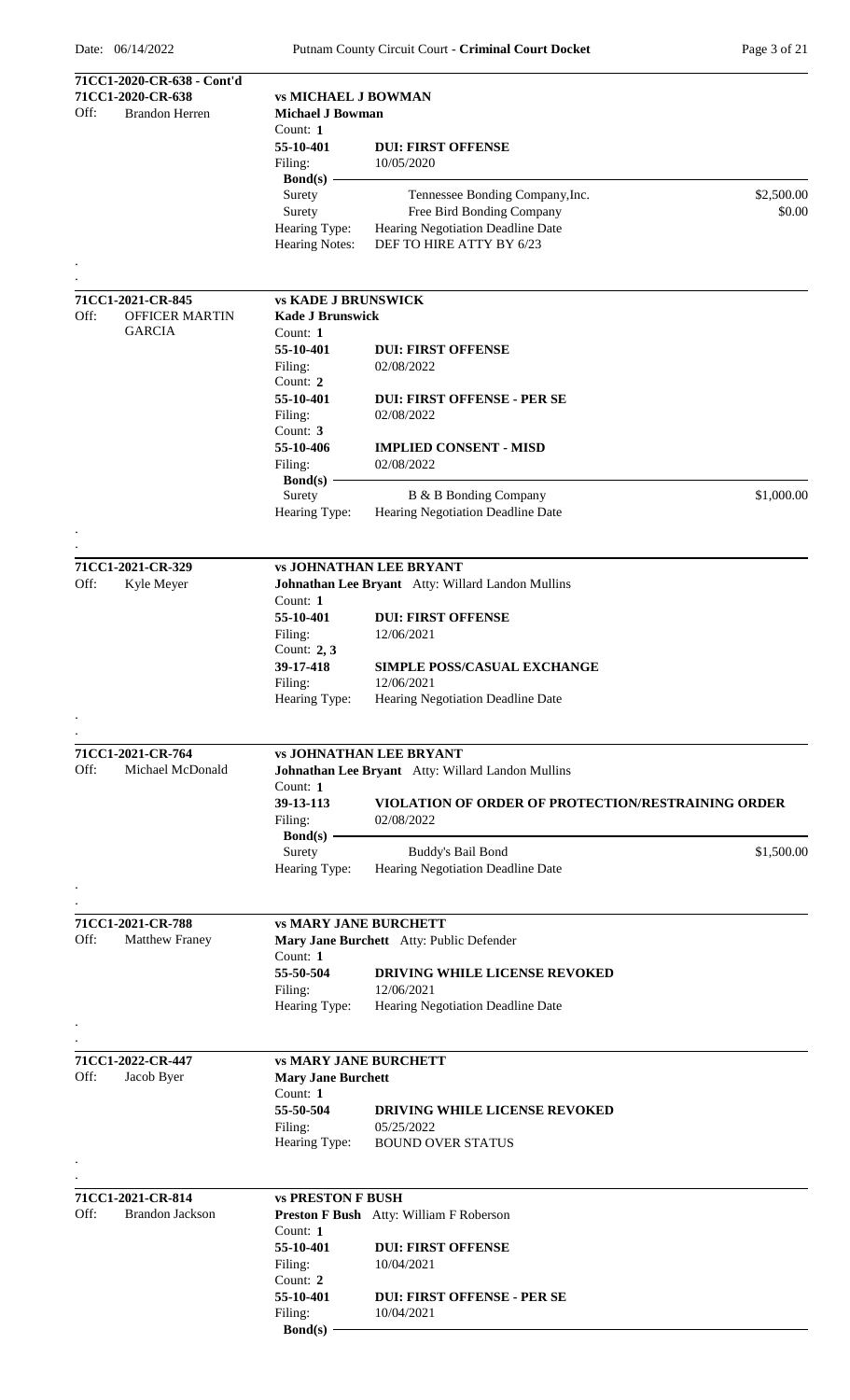| 71CC1-2021-CR-814 - Cont'd                        |                                                         |                                                                 |            |
|---------------------------------------------------|---------------------------------------------------------|-----------------------------------------------------------------|------------|
|                                                   | Surety<br>Hearing Type:                                 | Free Bird Bonding Company<br>Hearing Negotiation Deadline Date  | \$2,000.00 |
|                                                   |                                                         |                                                                 |            |
| 71CC1-2022-CR-365<br>Off:<br><b>Bobby Barker</b>  | <b>vs JACOB PAUL BUTLER</b><br><b>Jacob Paul Butler</b> |                                                                 |            |
|                                                   | Count: $1$                                              |                                                                 |            |
|                                                   | 55-10-401                                               | <b>DUI: FIRST OFFENSE</b>                                       |            |
|                                                   | Filing:                                                 | 04/27/2022                                                      |            |
|                                                   | Count: 2                                                |                                                                 |            |
|                                                   | 55-10-406                                               | <b>IMPLIED CONSENT - ENHANCEMENT ONLY</b><br>04/27/2022         |            |
|                                                   | Filing:<br>Count: 3                                     |                                                                 |            |
|                                                   | 39-17-437                                               | USE OR POSSESS SUBSTANCE OR DEVICE TO FALSIFY DRUG TEST         |            |
|                                                   | Filing:                                                 | 04/27/2022                                                      |            |
|                                                   | Count: 4                                                |                                                                 |            |
|                                                   | 39-17-418                                               | <b>SIMPLE POSS/CASUAL EXCHANGE</b>                              |            |
|                                                   | Filing:<br>Count: 5                                     | 04/27/2022                                                      |            |
|                                                   | 39-17-425                                               | POSS UNLAW DRUG PARAPHERNALIA USES & ACTIVITIES                 |            |
|                                                   | Filing:                                                 | 04/27/2022                                                      |            |
|                                                   | Count: 6                                                |                                                                 |            |
|                                                   | 55-10-416                                               | <b>OPEN CONTAINER</b>                                           |            |
|                                                   | Filing:<br>$Bond(s)$ –                                  | 04/27/2022                                                      |            |
|                                                   | Surety                                                  | Tennessee Bonding Company, Inc.                                 | \$1,250.00 |
|                                                   | Hearing Type:                                           | <b>BOUND OVER STATUS</b>                                        |            |
|                                                   |                                                         |                                                                 |            |
|                                                   |                                                         |                                                                 |            |
| 71CC1-2022-CR-428                                 | <b>vs JACOB PAUL BUTLER</b>                             |                                                                 |            |
| Off:<br><b>Bobby Barker</b>                       | <b>Jacob Paul Butler</b>                                |                                                                 |            |
|                                                   | Count: 1                                                |                                                                 |            |
|                                                   | 39-13-103<br>Filing:                                    | <b>RECKLESS ENDANGERMENT - NO WEAPON INVOLVED</b><br>05/11/2022 |            |
|                                                   | Hearing Type:                                           | Plea by Information                                             |            |
|                                                   |                                                         |                                                                 |            |
|                                                   |                                                         |                                                                 |            |
| 71CC1-2021-CR-289                                 | <b>vs ROBERT KEITH BUTLER</b>                           |                                                                 |            |
| Off:<br>James Owens                               |                                                         | Robert Keith Butler Atty: Michael Giaimo                        |            |
|                                                   | Count: 1                                                |                                                                 |            |
|                                                   | 55-10-401<br>Filing:                                    | <b>DUI: FIRST OFFENSE</b><br>08/17/2021                         |            |
|                                                   | $Bond(s)$ –                                             |                                                                 |            |
|                                                   | Surety                                                  | Buddy's Bail Bond                                               | \$1,000.00 |
|                                                   | Hearing Type:                                           | Hearing Negotiation Deadline Date                               |            |
|                                                   |                                                         |                                                                 |            |
|                                                   |                                                         |                                                                 |            |
| 71CC1-2021-CR-166<br>Off:<br><b>Jason Mullins</b> |                                                         | <b>vs WILLIAM ANDREW CHESHIRE</b>                               |            |
|                                                   | Count: 1                                                | William Andrew Cheshire Atty: Gordon Allen Byars                |            |
|                                                   | 55-10-401                                               | <b>DUI: FIRST OFFENSE</b>                                       |            |
|                                                   | Filing:                                                 | 08/17/2021                                                      |            |
|                                                   | Count: 2                                                |                                                                 |            |
|                                                   | 55-10-401                                               | <b>DUI: FIRST OFFENSE - PER SE</b>                              |            |
|                                                   | Filing:<br>$Bond(s)$ –                                  | 08/17/2021                                                      |            |
|                                                   | Surety                                                  | Free Bird Bonding Company                                       | \$1,250.00 |
|                                                   | Hearing Type:                                           | Hearing Negotiation Deadline Date                               |            |
|                                                   |                                                         |                                                                 |            |
|                                                   |                                                         |                                                                 |            |
| 71CC1-2021-CR-712                                 | <b>vs AMBER L CLARK</b>                                 |                                                                 |            |
| Off:<br><b>Brandon Bryant</b>                     |                                                         | Amber L Clark Atty: John B Nisbet III                           |            |
|                                                   | Count: 1<br>55-10-401                                   | <b>DUI: FIRST OFFENSE</b>                                       |            |
|                                                   | Filing:                                                 | 03/07/2022                                                      |            |
|                                                   | Count: 2                                                |                                                                 |            |
|                                                   | 55-10-401                                               | <b>DUI: FIRST OFFENSE - PER SE</b>                              |            |
|                                                   | Filing:                                                 | 03/07/2022                                                      |            |
|                                                   | Count: 3<br>55-10-102 $(b)$                             | <b>LEAVE SCENE OF ACCIDENT - PROPERTY DAMAGE - LESS THAN</b>    |            |
|                                                   | (1)                                                     | \$1500                                                          |            |
|                                                   | Filing:                                                 | 03/07/2022                                                      |            |
|                                                   | Count: 4                                                |                                                                 |            |
|                                                   | 55-10-106                                               | <b>IMMEDIATE NOTICE OF ACCIDENT</b>                             |            |
|                                                   | Filing:                                                 | 03/07/2022                                                      |            |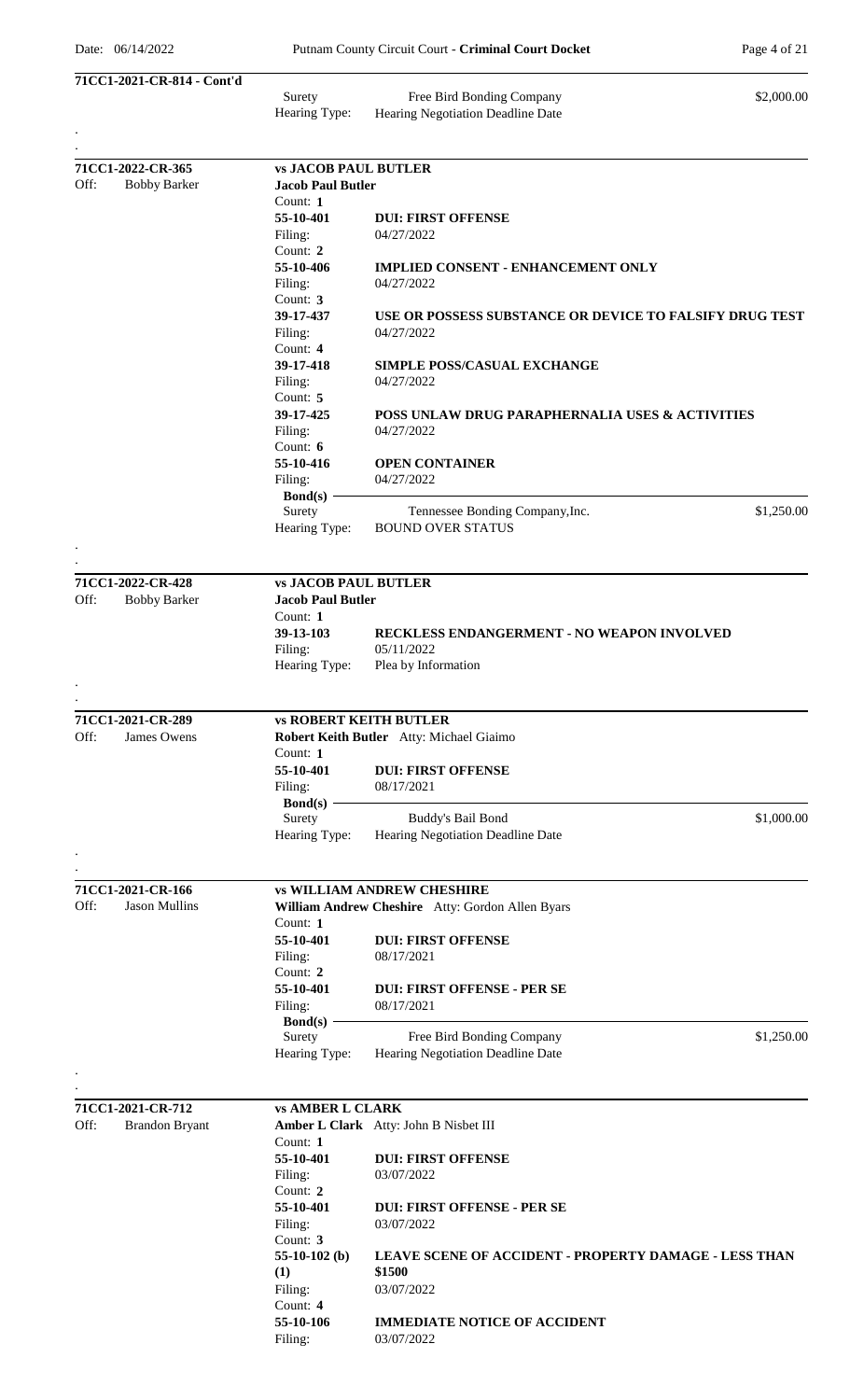|      | 71CC1-2021-CR-712 - Cont'd           |                            |                                              |            |
|------|--------------------------------------|----------------------------|----------------------------------------------|------------|
|      |                                      | $Bond(s)$ –                |                                              |            |
|      |                                      | Surety                     | Free Bird Bonding Company                    | \$2,450.00 |
|      |                                      | Hearing Type:              | Hearing Negotiation Deadline Date            |            |
|      |                                      |                            |                                              |            |
|      | 71CC1-2021-CR-1021                   |                            | <b>vs HOLLIE FAYE COPELAND</b>               |            |
| Off: | Sean Mullikin                        |                            | Hollie Faye Copeland Atty: Randy Chaffin     |            |
|      |                                      | Count: $1$                 |                                              |            |
|      |                                      | 55-10-401                  | <b>DUI: FIRST OFFENSE</b>                    |            |
|      |                                      | Filing:                    | 02/08/2022                                   |            |
|      |                                      | Count: 2<br>55-10-406      | <b>IMPLIED CONSENT - ENHANCEMENT ONLY</b>    |            |
|      |                                      | Filing:                    | 02/08/2022                                   |            |
|      |                                      | $Bond(s)$ –                |                                              |            |
|      |                                      | Surety                     | B & B Bonding Company                        | \$2,200.00 |
|      |                                      | Hearing Type:              | Hearing Negotiation Deadline Date            |            |
|      |                                      |                            |                                              |            |
|      |                                      |                            |                                              |            |
| Off: | 71CC1-2022-CR-265<br>Keith Snyder    | <b>Vanus Eugene Denson</b> | <b>vs VANUS EUGENE DENSON</b>                |            |
|      |                                      | Count: 1                   |                                              |            |
|      |                                      | 39-17-418                  | SIMPLE POSS/CASUAL EXCHANGE                  |            |
|      |                                      | Filing:                    | 03/23/2022                                   |            |
|      |                                      | Hearing Type:              | <b>BOUND OVER STATUS</b>                     |            |
|      |                                      |                            |                                              |            |
|      |                                      |                            |                                              |            |
| Off: | 71CC1-2022-CR-266<br>Kyle Meyer      | <b>Vanus Eugene Denson</b> | <b>vs VANUS EUGENE DENSON</b>                |            |
|      |                                      | Count: 1                   |                                              |            |
|      |                                      | 55-10-401                  | <b>DUI: FIRST OFFENSE</b>                    |            |
|      |                                      | Filing:                    | 03/23/2022                                   |            |
|      |                                      | Count: 2                   |                                              |            |
|      |                                      | 55-10-406                  | <b>IMPLIED CONSENT - MISD</b>                |            |
|      |                                      | Filing:                    | 03/23/2022                                   |            |
|      |                                      | Count: $3$                 |                                              |            |
|      |                                      | 39-17-418<br>Filing:       | SIMPLE POSS/CASUAL EXCHANGE<br>03/23/2022    |            |
|      |                                      | $Bond(s)$ –                |                                              |            |
|      |                                      | Surety                     | Free Bird Bonding Company                    | \$1,500.00 |
|      |                                      | Hearing Type:              | <b>BOUND OVER STATUS</b>                     |            |
|      |                                      |                            |                                              |            |
|      |                                      |                            |                                              |            |
| Off: | 71CC1-2021-CR-793<br>Richard Bullard |                            | <b>vs CHADWIC ANTHONY DEVILLANUEVA</b>       |            |
|      |                                      | Count: 1                   | Chadwic Anthony Devillanueva Atty: Shawn Fry |            |
|      |                                      | 55-50-504                  | DRIVING WHILE LICENSE SUSPENDED              |            |
|      |                                      | Filing:                    | 01/04/2022                                   |            |
|      |                                      | Hearing Type:              | Hearing Negotiation Deadline Date            |            |
|      |                                      |                            |                                              |            |
|      |                                      |                            |                                              |            |
| Off: | 71CC1-2021-CR-794<br>Jason Cobble    |                            | <b>vs CHADWIC ANTHONY DEVILLANUEVA</b>       |            |
|      |                                      | Count: 1                   | Chadwic Anthony Devillanueva Atty: Shawn Fry |            |
|      |                                      | 55-50-504                  | DRIVING WHILE LICENSE SUSPENDED              |            |
|      |                                      | Filing:                    | 03/07/2022                                   |            |
|      |                                      | Count: 2                   |                                              |            |
|      |                                      | 55-12-139                  | FINANCIAL RESPONSIBILITY LAW                 |            |
|      |                                      | Filing:                    | 03/07/2022                                   |            |
|      |                                      | Hearing Type:              | Hearing Negotiation Deadline Date            |            |
|      |                                      |                            |                                              |            |
|      | 71CC1-2021-CR-245                    |                            | <b>vs BILLY JACK JASON DUNN</b>              |            |
| Off: | <b>OFFICER MARTIN</b>                |                            | Billy Jack Jason Dunn Atty: Shawn Fry        |            |
|      | <b>GARCIA</b>                        | Count: 1                   |                                              |            |
|      |                                      | 55-10-401                  | <b>DUI: FIRST OFFENSE</b>                    |            |
|      |                                      | Filing:                    | 02/08/2022                                   |            |
|      |                                      | Count: 2<br>55-10-401      | <b>DUI: FIRST OFFENSE - PER SE</b>           |            |
|      |                                      | Filing:                    | 02/08/2022                                   |            |
|      |                                      | $Bond(s)$ –                |                                              |            |
|      |                                      | Surety                     | Tennessee Bonding Company, Inc.              | \$1,200.00 |
|      |                                      | Hearing Type:              | Hearing Negotiation Deadline Date            |            |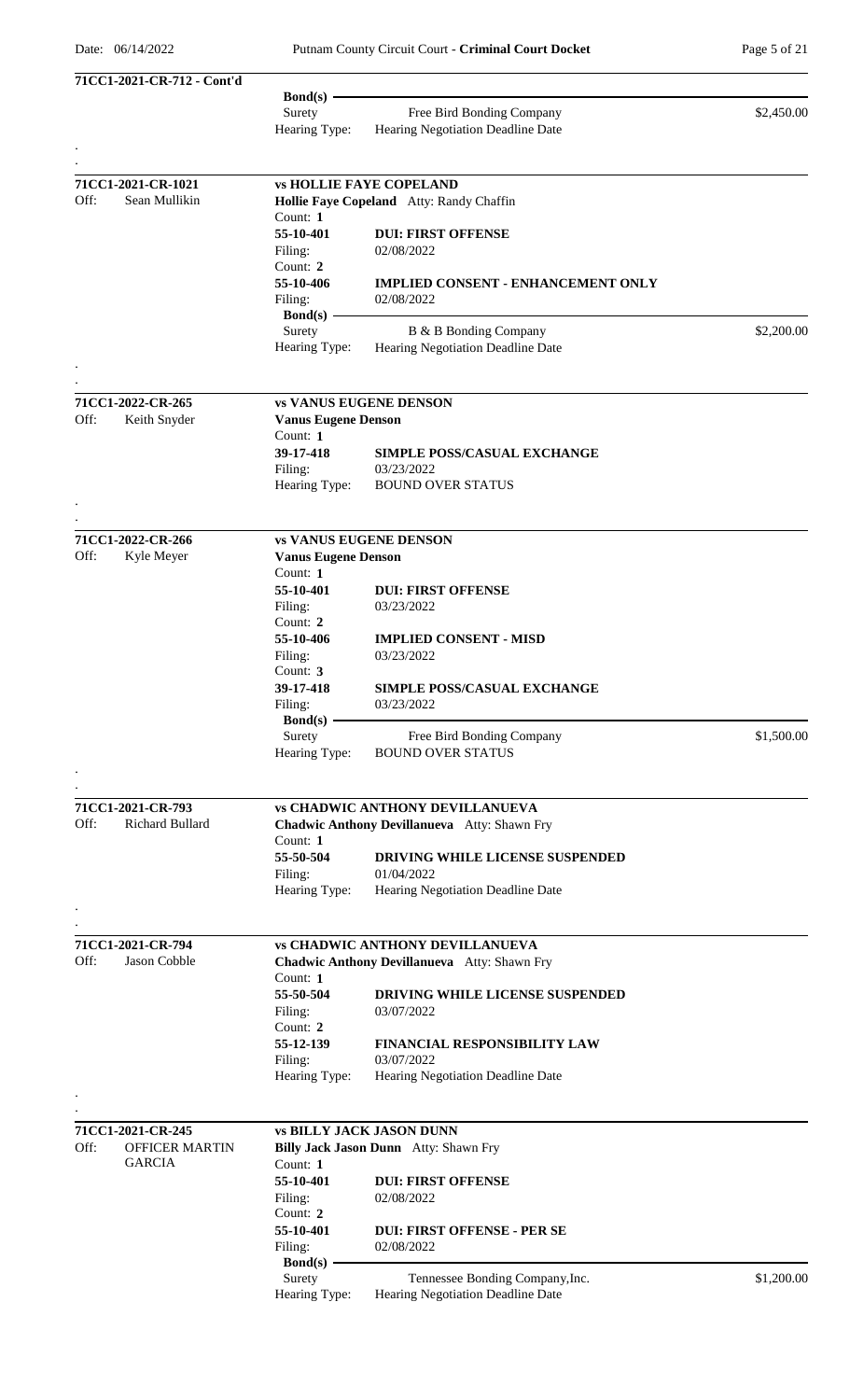## **71CC1-2021-CR-245 - Cont'd**

| 71CC1-2021-CR-340              | <b>vs BROOKS ALLISON FOX</b>         |                                                              |            |
|--------------------------------|--------------------------------------|--------------------------------------------------------------|------------|
| Off:<br>Nathan Thomas          |                                      | <b>Brooks Allison Fox</b> Atty: William A Cameron            |            |
|                                | Count: $1$                           |                                                              |            |
|                                | 55-10-401                            | <b>DUI: FIRST OFFENSE</b>                                    |            |
|                                | Filing:                              | 01/04/2022                                                   |            |
|                                | Count: 2                             |                                                              |            |
|                                | 55-10-406                            | <b>IMPLIED CONSENT - MISD</b>                                |            |
|                                | Filing:<br>Count: 3                  | 01/04/2022                                                   |            |
|                                | 39-17-425                            | POSS UNLAW DRUG PARAPHERNALIA USES & ACTIVITIES              |            |
|                                | Filing:                              | 01/04/2022                                                   |            |
|                                | Count: 4                             |                                                              |            |
|                                | 55-50-304                            | <b>TENNESSEE LICENSE-30 DAY RESIDENCY</b>                    |            |
|                                | Filing:                              | 01/04/2022                                                   |            |
|                                | Count: 5                             |                                                              |            |
|                                | 55-9-107<br>Filing:                  | <b>WINDOW TINTED</b><br>01/04/2022                           |            |
|                                | $Bond(s)$ –                          |                                                              |            |
|                                | Surety                               | Buddy's Bail Bond                                            | \$750.00   |
|                                | Hearing Type:                        | Hearing Negotiation Deadline Date                            |            |
|                                |                                      |                                                              |            |
| 71CC1-2021-CR-415              | <b>vs BRIAN GABOS</b>                |                                                              |            |
| Robert Merrell<br>Off:         |                                      | Brian Gabos Atty: Willard Landon Mullins                     |            |
|                                | Count: $1$                           |                                                              |            |
|                                | 55-10-401                            | <b>DUI: FIRST OFFENSE</b>                                    |            |
|                                | Filing:                              | 02/08/2022                                                   |            |
|                                | $Bond(s)$ –<br>Surety                | Free Bird Bonding Company                                    | \$1,250.00 |
|                                | Hearing Type:                        | Hearing Negotiation Deadline Date                            |            |
|                                |                                      |                                                              |            |
| 71CC1-2021-CR-417              |                                      | <b>vs MARTIN MARTIN GASPAR</b>                               |            |
| Off:<br><b>Blair Arrington</b> |                                      | Martin Martin Gaspar Atty: Shawn Fry                         |            |
|                                | Count: 1                             |                                                              |            |
|                                | 55-10-401                            | <b>DUI: FIRST OFFENSE</b>                                    |            |
|                                | Filing:                              | 03/07/2022                                                   |            |
|                                | Count: 2                             |                                                              |            |
|                                | 55-10-401                            | <b>DUI: FIRST OFFENSE - PER SE</b>                           |            |
|                                | Filing:<br>$Bond(s)$ –               | 03/07/2022                                                   |            |
|                                | Surety                               | Free Bird Bonding Company                                    | \$1,250.00 |
|                                | Hearing Type:                        | Hearing Negotiation Deadline Date                            |            |
|                                |                                      |                                                              |            |
| 71CC1-2021-CR-770              |                                      | <b>vs FRANCISCO JAVIER CASTILLO GOMEZ</b>                    |            |
| Off:<br>Curtis Robinson        |                                      | Francisco Javier Castillo Gomez Atty: Willard Landon Mullins |            |
|                                | Count: 1                             |                                                              |            |
|                                | 55-10-401                            | <b>DUI: FIRST OFFENSE</b>                                    |            |
|                                | Filing:<br>Count: 2                  | 03/07/2022                                                   |            |
|                                | 55-10-401                            | <b>DUI: FIRST OFFENSE - PER SE</b>                           |            |
|                                | Filing:                              | 03/07/2022                                                   |            |
|                                | $Bond(s)$ –                          |                                                              |            |
|                                | Surety                               | Free Bird Bonding Company                                    | \$2,000.00 |
|                                | Hearing Type:                        | Hearing Negotiation Deadline Date                            |            |
|                                |                                      |                                                              |            |
| 71CC1-2022-CR-369              | <b>vs ANTHONY J HAMLET</b>           |                                                              |            |
| Off:<br><b>Elliott Scott</b>   | <b>Anthony J Hamlet</b><br>Count: 1  |                                                              |            |
|                                | 55-10-401                            | <b>DUI: FIRST OFFENSE</b>                                    |            |
|                                | Filing:                              | 04/27/2022                                                   |            |
|                                | <b>Bond</b> (s) -                    |                                                              |            |
|                                | Surety                               | Tennessee Bonding Company, Inc.                              | \$1,500.00 |
|                                | Hearing Type:                        | <b>BOUND OVER STATUS</b>                                     |            |
|                                |                                      |                                                              |            |
| 71CC1-2022-CR-237              | <b>vs CAROL JEAN HERRON</b>          |                                                              |            |
| Off:<br><b>Brandon Herren</b>  | <b>Carol Jean Herron</b><br>Count: 1 |                                                              |            |
|                                | 55-10-401                            | <b>DUI: FIRST OFFENSE</b>                                    |            |
|                                |                                      |                                                              |            |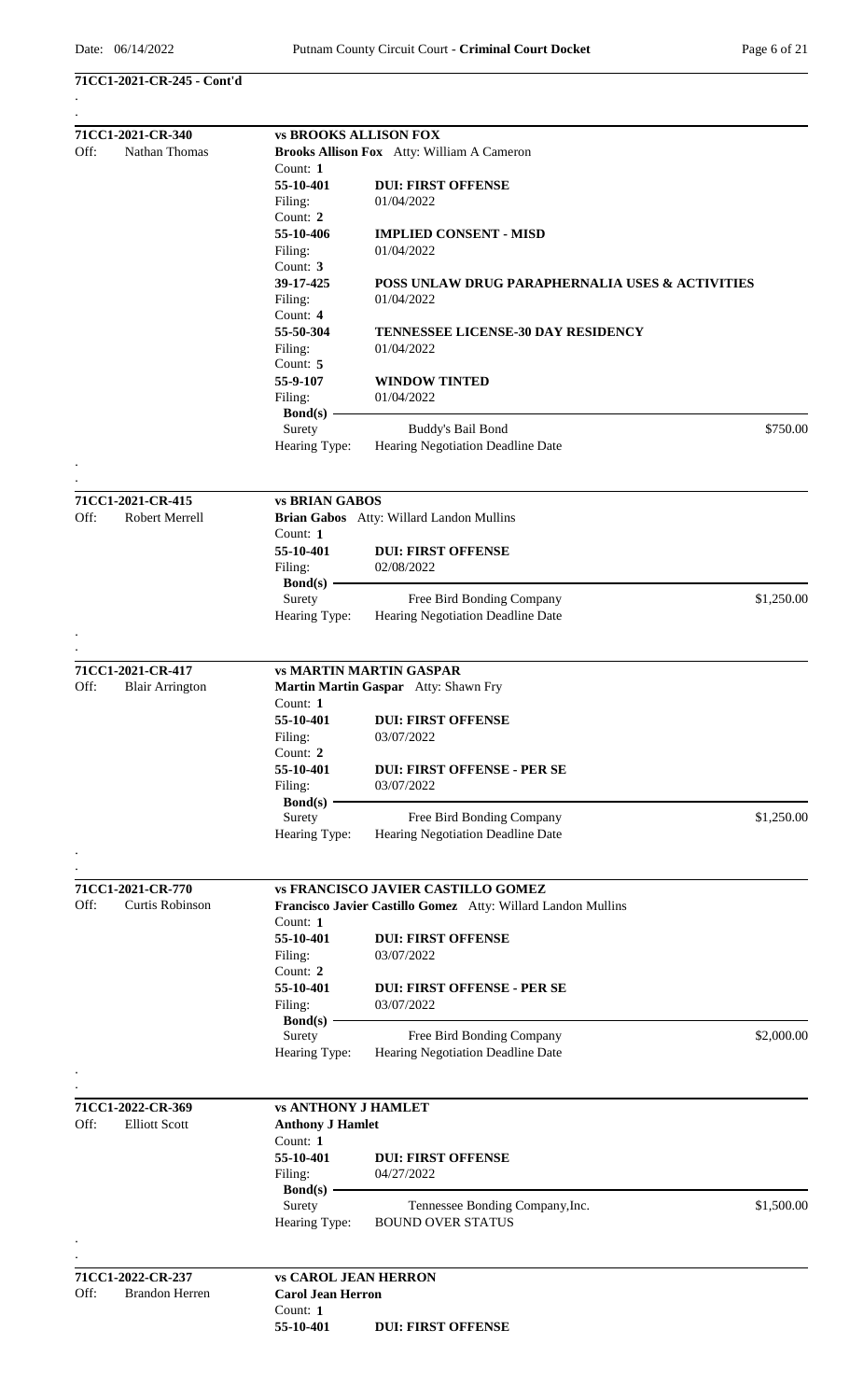Putnam County Circuit Court - **Criminal Court Docket** Page 7 of 21

| 71CC1-2022-CR-237 - Cont'd                          |                                                     |                                                             |            |
|-----------------------------------------------------|-----------------------------------------------------|-------------------------------------------------------------|------------|
|                                                     | Filing:<br>$Bond(s)$ –                              | 03/16/2022                                                  |            |
|                                                     | Surety                                              | Buddy's Bail Bond                                           | \$1,500.00 |
|                                                     | Hearing Type:                                       | <b>BOUND OVER STATUS</b>                                    |            |
|                                                     |                                                     |                                                             |            |
| 71CC1-2022-CR-238                                   | <b>vs CAROL JEAN HERRON</b>                         |                                                             |            |
| Off:<br>Sean Markus                                 | <b>Carol Jean Herron</b><br>Count: $1$              |                                                             |            |
|                                                     | 55-10-401                                           | <b>DUI: FIRST OFFENSE</b>                                   |            |
|                                                     | Filing:                                             | 03/16/2022                                                  |            |
|                                                     | $Bond(s)$ —                                         |                                                             |            |
|                                                     | Surety                                              | #1 Bail Bonds                                               | \$1,000.00 |
|                                                     | Hearing Type:                                       | <b>BOUND OVER STATUS</b>                                    |            |
|                                                     |                                                     |                                                             |            |
| 71CC1-2021-CR-976<br>Off:<br>Lucas Dailey           | <b>vs JACOB HUBBARD</b>                             | Jacob Hubbard Atty: Willard Landon Mullins                  |            |
|                                                     | Count: 1                                            |                                                             |            |
|                                                     | 55-8-152                                            | <b>SPEEDING</b>                                             |            |
|                                                     | Filing:                                             | 03/07/2022                                                  |            |
|                                                     | Count: 2                                            |                                                             |            |
|                                                     | 55-12-139                                           | FINANCIAL RESPONSIBILITY LAW<br>03/07/2022                  |            |
|                                                     | Filing:<br>Hearing Type:                            | Hearing Negotiation Deadline Date                           |            |
|                                                     |                                                     |                                                             |            |
| 71CC1-2021-CR-1142                                  | <b>vs JUSTIN DAVID HUNT</b>                         |                                                             |            |
| Off:<br>Alyssa Coppinger                            | <b>Justin David Hunt</b>                            |                                                             |            |
|                                                     | Count: 1                                            |                                                             |            |
|                                                     | 55-10-401                                           | <b>DUI: FIRST OFFENSE</b>                                   |            |
|                                                     | Filing:<br>Count: 2                                 | 03/07/2022                                                  |            |
|                                                     | 55-10-401                                           | <b>DUI: FIRST OFFENSE - PER SE</b>                          |            |
|                                                     | Filing:                                             | 03/07/2022                                                  |            |
|                                                     | $Bond(s)$ –                                         |                                                             |            |
|                                                     | Surety                                              | Free Bird Bonding Company                                   | \$1,000.00 |
|                                                     | Hearing Type:                                       | Hearing Negotiation Deadline Date                           |            |
|                                                     |                                                     |                                                             |            |
| 71CC1-2021-CR-729<br>Off:<br><b>Blair Arrington</b> | <b>vs TYLER D JACKSON</b><br><b>Tyler D Jackson</b> |                                                             |            |
|                                                     | Count: 1                                            |                                                             |            |
|                                                     | 55-10-401                                           | <b>DUI: FIRST OFFENSE</b>                                   |            |
|                                                     | Filing:                                             | 08/11/2021                                                  |            |
|                                                     | $Bond(s)$ –                                         |                                                             |            |
|                                                     | Surety<br>Hearing Type:                             | Tennessee Bonding Company, Inc.<br><b>BOUND OVER STATUS</b> | \$1,000.00 |
|                                                     |                                                     |                                                             |            |
|                                                     |                                                     |                                                             |            |
| 71CC1-2021-CR-897<br>Off:<br>Julianne Moore         | <b>vs EMILIO JIMINEZ</b>                            | Emilio Jiminez Atty: Cynthia S Lyons                        |            |
|                                                     | Count: 1                                            |                                                             |            |
|                                                     | 55-10-401                                           | <b>DUI: FIRST OFFENSE</b>                                   |            |
|                                                     | Filing:                                             | 03/07/2022                                                  |            |
|                                                     | Count: 2<br>55-10-401                               | <b>DUI: FIRST OFFENSE - PER SE</b>                          |            |
|                                                     | Filing:                                             | 03/07/2022                                                  |            |
|                                                     | Count: 3                                            |                                                             |            |
|                                                     | 55-50-301                                           | DRIVING WITHOUT LICENSE                                     |            |
|                                                     | Filing:                                             | 03/07/2022                                                  |            |
|                                                     | Bond(s) $-$<br>Cash                                 | Emilio Jiminez                                              | \$1,000.00 |
|                                                     | Hearing Type:                                       | Hearing Negotiation Deadline Date                           |            |
|                                                     |                                                     |                                                             |            |
| 71CC1-2022-CR-300                                   | <b>vs ELIZABETH H JOHNSON</b>                       |                                                             |            |
| Off:<br>Matilda Mahaney                             | <b>Elizabeth H Johnson</b>                          |                                                             |            |
|                                                     | Count: 1                                            |                                                             |            |
|                                                     | 55-10-401                                           | <b>DUI: FIRST OFFENSE</b>                                   |            |
|                                                     | Filing:<br>Bond $(s)$ -                             | 04/06/2022                                                  |            |
|                                                     | Surety                                              | Tennessee Bonding Company, Inc.                             | \$1,250.00 |
|                                                     | Hearing Type:                                       | <b>BOUND OVER STATUS</b>                                    |            |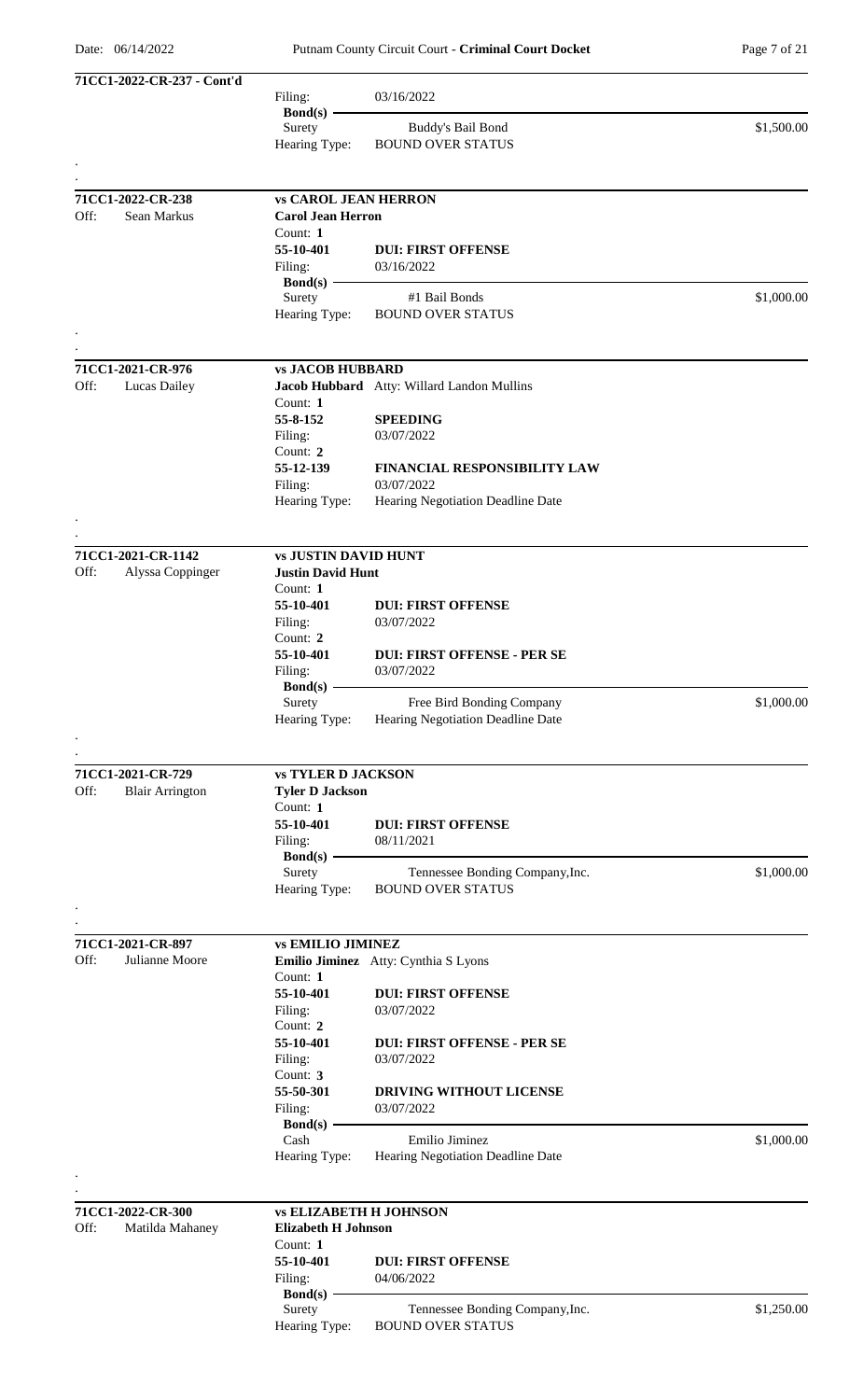**71CC1-2022-CR-300 - Cont'd**

|      | 71CC1-2021-CR-800      |                                 | <b>vs JESSICA LYNN JOHNSON</b>                        |
|------|------------------------|---------------------------------|-------------------------------------------------------|
| Off: | Michael McDonald       |                                 | Jessica Lynn Johnson Atty: Shawn Fry                  |
|      |                        | Count: $1$                      |                                                       |
|      |                        | 55-10-401                       | <b>DUI: FIRST OFFENSE</b>                             |
|      |                        | Filing:                         | 02/08/2022                                            |
|      |                        | Count: $2$                      |                                                       |
|      |                        | 55-10-401                       | <b>DUI: FIRST OFFENSE - PER SE</b>                    |
|      |                        | Filing:                         | 02/08/2022                                            |
|      |                        | $Bond(s)$ –                     |                                                       |
|      |                        | Surety                          | \$1,200.00<br>Tennessee Bonding Company, Inc.         |
|      |                        | Hearing Type:                   | Hearing Negotiation Deadline Date                     |
|      |                        |                                 |                                                       |
|      |                        |                                 |                                                       |
|      | 71CC1-2021-CR-979      |                                 | <b>vs TRAVIS SINTAL JOHNSON</b>                       |
| Off: | Michael Robertson      |                                 | Travis Sintal Johnson Atty: Willard Landon Mullins    |
|      |                        | Count: 1                        |                                                       |
|      |                        | 55-8-152                        | <b>SPEEDING</b>                                       |
|      |                        | Filing:                         | 01/04/2022                                            |
|      |                        | Count: 2                        |                                                       |
|      |                        | 55-50-404                       | <b>COMMERCIAL DRIVERS LICENSE REQUIRED</b>            |
|      |                        | Filing:                         | 01/04/2022                                            |
|      |                        | Count: $3$                      |                                                       |
|      |                        | 55-10-416                       | <b>OPEN CONTAINER</b>                                 |
|      |                        | Filing:                         | 01/04/2022                                            |
|      |                        | Count: $4$                      |                                                       |
|      |                        | 65-15-111                       | SAFETY RULES AND REGULATIONS - INSPECTION OF VEHICLES |
|      |                        | Filing:                         | 01/04/2022                                            |
|      |                        | Hearing Type:                   | Hearing Negotiation Deadline Date                     |
|      |                        |                                 |                                                       |
|      |                        |                                 |                                                       |
|      | 71CC1-2021-CR-1028     | <b>vs SHAWNEL ANN KEY</b>       |                                                       |
| Off: | <b>Brandon Bryant</b>  |                                 | Shawnel Ann Key Atty: Shawn Fry                       |
|      |                        | Count: 1                        |                                                       |
|      |                        | 55-10-401                       | <b>DUI: SECOND OFFENSE</b>                            |
|      |                        | Filing:                         | 03/07/2022                                            |
|      |                        | Count: 2                        |                                                       |
|      |                        | 55-10-401                       | <b>DUI: SECOND OFFENSE - PER SE</b>                   |
|      |                        | Filing:                         | 03/07/2022                                            |
|      |                        | Count: 3                        |                                                       |
|      |                        | 55-10-102                       | LEAVE SCENE OF ACCIDENT - PROPERTY DAMAGE             |
|      |                        | Filing:                         | 03/07/2022                                            |
|      |                        | Count: 4                        |                                                       |
|      |                        | 55-10-101                       | <b>FAIL DRIVR STP SCE ACC INV INJURY</b>              |
|      |                        | Filing:                         | 03/07/2022                                            |
|      |                        | $Bond(s)$ –                     |                                                       |
|      |                        | Surety                          | \$2,200.00<br>Free Bird Bonding Company               |
|      |                        | Hearing Type:                   | Hearing Negotiation Deadline Date                     |
|      |                        |                                 |                                                       |
|      | 71CC1-2022-CR-239      | <b>vs MICHAEL LEE KING</b>      |                                                       |
| Off: | <b>OFFICER MARTIN</b>  | <b>Michael Lee King</b>         |                                                       |
|      | <b>GARCIA</b>          | Count: 1                        |                                                       |
|      |                        | 55-10-401                       | <b>DUI: FIRST OFFENSE</b>                             |
|      |                        | Filing:                         | 03/16/2022                                            |
|      |                        | $Bond(s)$ –                     |                                                       |
|      |                        | Surety                          | \$1,350.00<br>Free Bird Bonding Company               |
|      |                        | Hearing Type:                   | <b>BOUND OVER STATUS</b>                              |
|      |                        | <b>Hearing Notes:</b>           | PLEA BY INFORMATION PER ATTORNEY                      |
|      |                        |                                 |                                                       |
|      |                        |                                 |                                                       |
|      | 71CC1-2021-CR-479      |                                 | <b>vs MICHAEL RAY ILIAS KOFFAS</b>                    |
| Off: | <b>Brandon Jackson</b> | <b>Michael Ray Ilias Koffas</b> |                                                       |
|      |                        | Count: 1                        |                                                       |
|      |                        | 55-10-401                       | <b>DUI: FIRST OFFENSE</b>                             |
|      |                        | Filing:                         | 10/04/2021                                            |
|      |                        | Count: 2                        |                                                       |
|      |                        | 39-17-418                       | <b>SIMPLE POSS/CASUAL EXCHANGE</b>                    |
|      |                        | Filing:                         | 10/04/2021                                            |
|      |                        | Count: 3                        |                                                       |
|      |                        | 39-17-425                       | POSS UNLAW DRUG PARAPHERNALIA USES & ACTIVITIES       |
|      |                        | Filing:                         | 10/04/2021                                            |
|      |                        | Count: 4                        |                                                       |
|      |                        | 55-8-136                        | DRIVERS TO EXERCISE DUE CARE                          |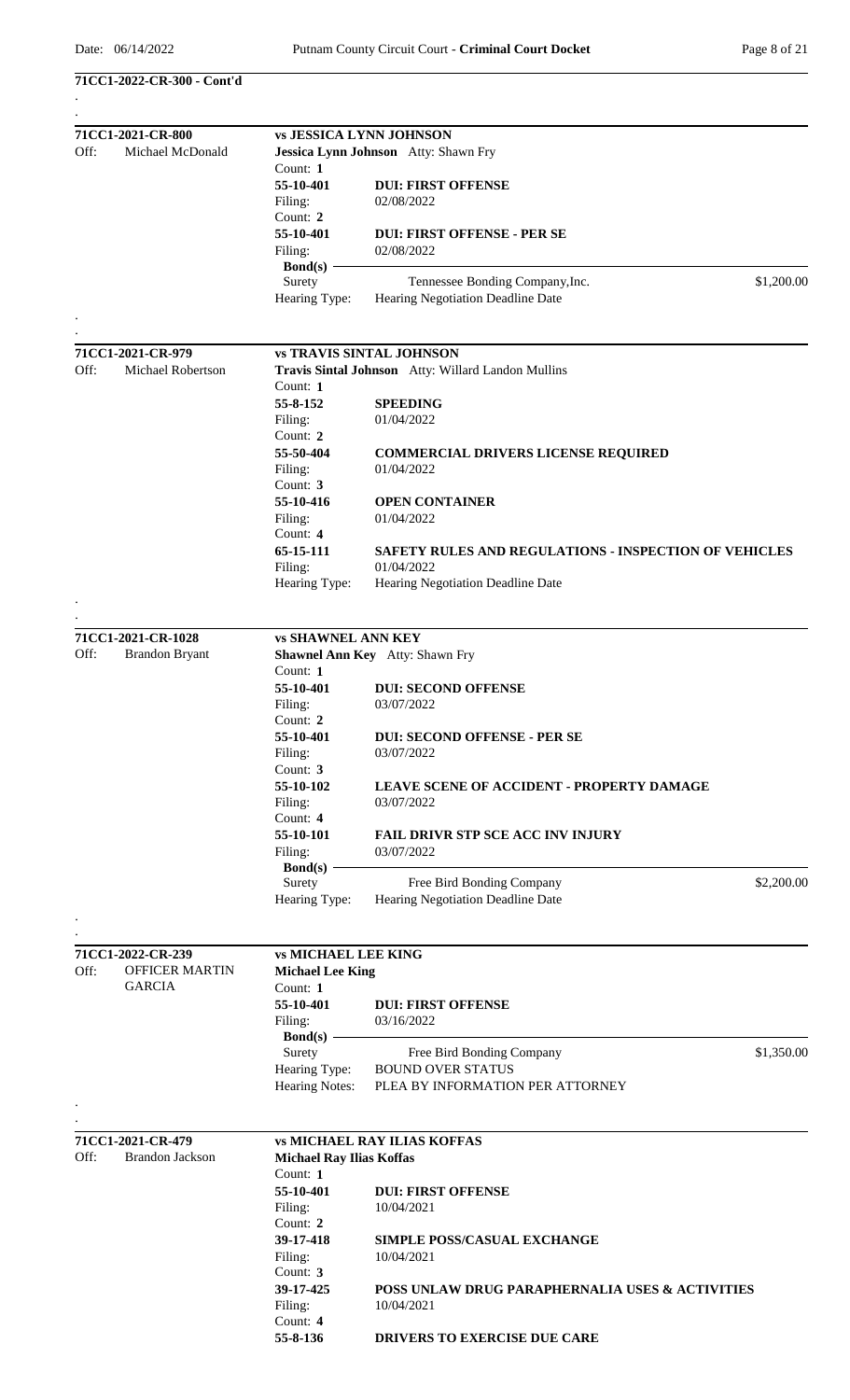| 71CC1-2021-CR-479 - Cont'd    |                                |                                                            |            |
|-------------------------------|--------------------------------|------------------------------------------------------------|------------|
|                               | Filing:                        | 10/04/2021                                                 |            |
|                               | $Bond(s) -$                    |                                                            |            |
|                               | Surety                         | Tennessee Bonding Company, Inc.                            | \$1,500.00 |
|                               | Hearing Type:                  | Hearing Negotiation Deadline Date                          |            |
|                               |                                |                                                            |            |
| 71CC1-2021-CR-1116            |                                | <b>vs MICHAEL RAY ILIAS KOFFAS</b>                         |            |
| <b>Brandon Herren</b><br>Off: |                                | Michael Ray Ilias Koffas Atty: Luke Chaffin                |            |
|                               | Count: $1$                     |                                                            |            |
|                               | 39-17-418                      | <b>SIMPLE POSS/CASUAL EXCHANGE</b>                         |            |
|                               | Filing:                        | 03/07/2022                                                 |            |
|                               | Count: 2                       |                                                            |            |
|                               | 39-17-425                      | POSS UNLAW DRUG PARAPHERNALIA USES & ACTIVITIES            |            |
|                               | Filing:                        | 03/07/2022                                                 |            |
|                               | Hearing Type:                  | Hearing Negotiation Deadline Date                          |            |
|                               | <b>Hearing Notes:</b>          | CAPIAS RECALLED & RESET FOR 6/23 PER AGREED ORDER          |            |
|                               |                                |                                                            |            |
|                               |                                |                                                            |            |
| 71CC1-2020-CR-902             |                                | <b>vs JOSHUA MICHAEL KRAYNAK</b>                           |            |
| Off:<br>Rydr Cooke            |                                | Joshua Michael Kraynak Atty: Michael Knowlton              |            |
|                               | Count: $1$<br>55-10-401        | <b>DUI: FIRST OFFENSE</b>                                  |            |
|                               |                                | 04/05/2021                                                 |            |
|                               | Filing:<br>Count: 2            |                                                            |            |
|                               | 55-10-401                      | <b>DUI: FIRST OFFENSE - PER SE</b>                         |            |
|                               | Filing:                        | 04/05/2021                                                 |            |
|                               | $Bond(s)$ –                    |                                                            |            |
|                               | Surety                         | Free Bird Bonding Company                                  | \$1,000.00 |
|                               | Hearing Type:                  | Hearing Negotiation Deadline Date                          |            |
|                               |                                |                                                            |            |
|                               |                                |                                                            |            |
| 71CC1-2022-CR-71              |                                | <b>vs BRAXTON CLINT LAFEVER</b>                            |            |
| Off:<br>Michael McDonald      |                                | Braxton Clint Lafever Atty: Shawn Fry                      |            |
|                               | Count: 1                       |                                                            |            |
|                               | 55-10-401                      | <b>DUI: FIRST OFFENSE</b>                                  |            |
|                               | Filing:                        | 04/04/2022                                                 |            |
|                               | Count: $2$                     |                                                            |            |
|                               | 55-10-401                      | <b>DUI: FIRST OFFENSE - PER SE</b>                         |            |
|                               | Filing:                        | 04/04/2022                                                 |            |
|                               | $Bond(s)$ –<br>Surety          | Free Bird Bonding Company                                  | \$1,250.00 |
|                               | Hearing Type:                  | Grand Jury Return                                          |            |
|                               |                                |                                                            |            |
|                               |                                |                                                            |            |
| 71CC1-2022-CR-65              | <b>vs JACOB DAVID LAUTT</b>    |                                                            |            |
| Off:<br>James Owens           |                                | Jacob David Lautt Atty: Jaramiah J Hruska                  |            |
|                               | Count: 1                       |                                                            |            |
|                               | 55-50-504                      | <b>DRIVING WHILE LICENSE REVOKED</b>                       |            |
|                               | Filing:                        | 03/07/2022                                                 |            |
|                               | $Bond(s)$ –                    |                                                            |            |
|                               | Surety                         | B & B Bonding Company                                      | \$1,000.00 |
|                               | Hearing Type:                  | Hearing Negotiation Deadline Date                          |            |
|                               |                                |                                                            |            |
| 71CC1-2021-CR-934             |                                | <b>vs CALEB WAYNE LAWTON</b>                               |            |
| Off:<br>James Owens           |                                | Caleb Wayne Lawton Atty: Luke Chaffin                      |            |
|                               | Count: $1$                     |                                                            |            |
|                               | 55-10-401                      | <b>DUI: FIRST OFFENSE</b>                                  |            |
|                               | Filing:                        | 01/04/2022                                                 |            |
|                               | Count: 2                       |                                                            |            |
|                               | 55-10-401                      | <b>DUI: FIRST OFFENSE - PER SE</b>                         |            |
|                               | Filing:                        | 01/04/2022                                                 |            |
|                               | Count: 3                       |                                                            |            |
|                               | 55-10-416                      | <b>OPEN CONTAINER</b>                                      |            |
|                               | Filing:                        | 01/04/2022                                                 |            |
|                               | $Bond(s) -$                    |                                                            |            |
|                               | Surety<br>Hearing Type:        | B & B Bonding Company<br>Hearing Negotiation Deadline Date | \$1,000.00 |
|                               |                                |                                                            |            |
|                               |                                |                                                            |            |
| 71CC1-2022-CR-301             |                                | <b>vs CHRISTOPHER L LEDBETTER</b>                          |            |
| Off:<br>Thomas Smith          | <b>Christopher L Ledbetter</b> |                                                            |            |

Count: **1**<br>**55-50-504 55-50-504 DRIVING WHILE LICENSE REVOKED**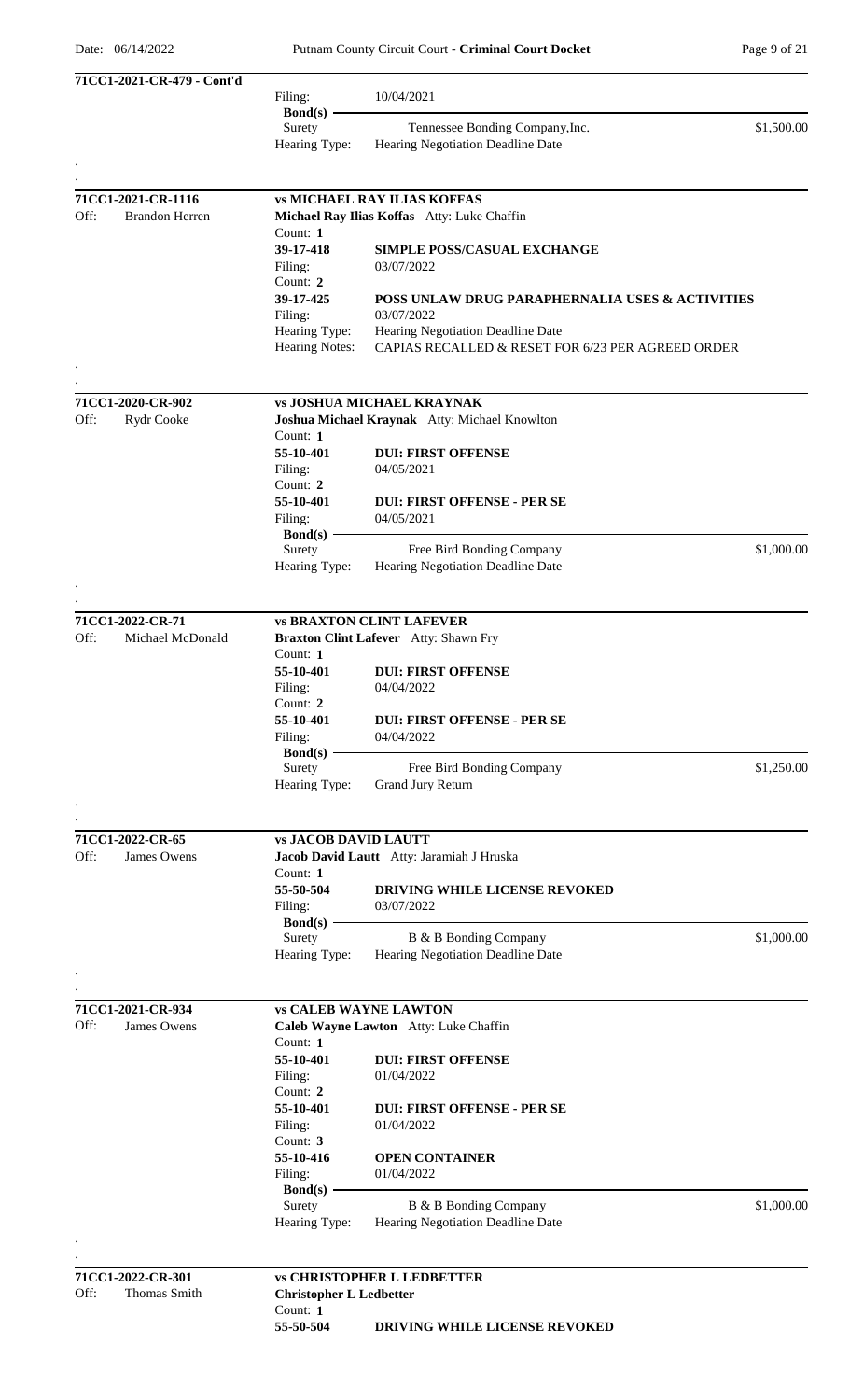| 71CC1-2022-CR-301 - Cont'd      |                                |                                                              |            |
|---------------------------------|--------------------------------|--------------------------------------------------------------|------------|
|                                 | Filing:                        | 04/06/2022                                                   |            |
|                                 | Count: 2                       |                                                              |            |
|                                 | 55-8-197                       | <b>FAILURE TO YIELD RIGHT OF WAY RESULT ACCIDENT/SERIOUS</b> |            |
|                                 |                                | <b>BODILY INJ</b>                                            |            |
|                                 | Filing:                        | 04/06/2022                                                   |            |
|                                 | Count: 3                       |                                                              |            |
|                                 | 55-5-115                       | <b>VEHICLE REGISTRATION - IMPROPER USE</b>                   |            |
|                                 | Filing:                        | 04/06/2022                                                   |            |
|                                 | Count: 4                       |                                                              |            |
|                                 | 55-12-139                      | <b>FINANCIAL RESPONSIBILITY LAW</b>                          |            |
|                                 | Filing:                        | 04/06/2022                                                   |            |
|                                 | Hearing Type:                  | <b>BOUND OVER STATUS</b>                                     |            |
|                                 |                                |                                                              |            |
|                                 |                                |                                                              |            |
| 71CC1-2022-CR-302               |                                | <b>vs CHRISTOPHER L LEDBETTER</b>                            |            |
| Off:<br>Nikolas Agee            | <b>Christopher L Ledbetter</b> |                                                              |            |
|                                 | Count: $1$                     |                                                              |            |
|                                 | 55-50-504                      | <b>DRIVING WHILE LICENSE REVOKED</b>                         |            |
|                                 | Filing:                        | 04/06/2022                                                   |            |
|                                 | Hearing Type:                  | <b>BOUND OVER STATUS</b>                                     |            |
|                                 |                                |                                                              |            |
|                                 |                                |                                                              |            |
| 71CC1-2022-CR-303               |                                | <b>vs CHRISTOPHER L LEDBETTER</b>                            |            |
| Off:<br>Jacob Cobble            | <b>Christopher L Ledbetter</b> |                                                              |            |
|                                 | Count: 1                       |                                                              |            |
|                                 | 55-50-504                      | DRIVING WHILE LICENSE REVOKED                                |            |
|                                 | Filing:                        | 04/06/2022                                                   |            |
|                                 | Hearing Type:                  | <b>BOUND OVER STATUS</b>                                     |            |
|                                 |                                |                                                              |            |
|                                 |                                |                                                              |            |
| 71CC1-2022-CR-375               | <b>vs JEREMY HUGH MAHAFFA</b>  |                                                              |            |
| Off:<br><b>Brandon Burnette</b> | <b>Jeremy Hugh Mahaffa</b>     |                                                              |            |
|                                 | Count: 1                       |                                                              |            |
|                                 | 55-10-401                      | <b>DUI: FIRST OFFENSE</b>                                    |            |
|                                 | Filing:                        | 04/27/2022                                                   |            |
|                                 | $Bond(s)$ –                    |                                                              |            |
|                                 | Surety                         | Tennessee Bonding Company, Inc.                              | \$750.00   |
|                                 | Hearing Type:                  | <b>BOUND OVER STATUS</b>                                     |            |
|                                 |                                |                                                              |            |
|                                 |                                |                                                              |            |
| 71CC1-2021-CR-980               | <b>vs SUZAN MAHANEY</b>        |                                                              |            |
| Off:<br><b>Matthew Scott</b>    |                                | Suzan Mahaney Atty: John B Nisbet III                        |            |
|                                 | Count: $1$                     |                                                              |            |
|                                 | 55-10-401                      | <b>DUI: FIRST OFFENSE</b>                                    |            |
|                                 | Filing:                        | 02/08/2022                                                   |            |
|                                 | Count: $2$                     |                                                              |            |
|                                 | 55-10-401                      | <b>DUI: FIRST OFFENSE - PER SE</b>                           |            |
|                                 | Filing:<br>Count: 3            | 02/08/2022                                                   |            |
|                                 | 39-13-103                      | RECKLESS ENDANGERMENT - DEADLY WEAPON INVOLVED               |            |
|                                 | Filing:                        | 02/08/2022                                                   |            |
|                                 | $Bond(s)$ –                    |                                                              |            |
|                                 | Surety                         | B & B Bonding Company                                        | \$3,200.00 |
|                                 | Hearing Type:                  | Hearing Negotiation Deadline Date                            |            |
|                                 |                                |                                                              |            |
|                                 |                                |                                                              |            |
| 71CC1-2021-CR-863               | <b>vs NICOLE M MAXWELL</b>     |                                                              |            |
| Off:<br>Lucas Dailey            |                                | Nicole M Maxwell Atty: Shawn Fry                             |            |
|                                 | Count: $1$                     |                                                              |            |
|                                 | 55-10-401                      | <b>DUI: FIRST OFFENSE</b>                                    |            |
|                                 | Filing:                        | 03/07/2022                                                   |            |
|                                 | Count: $2$                     |                                                              |            |
|                                 | 55-10-401                      | <b>DUI: FIRST OFFENSE - PER SE</b>                           |            |
|                                 | Filing:                        | 03/07/2022                                                   |            |
|                                 | $Bond(s)$ –                    |                                                              |            |
|                                 | Surety                         | Free Bird Bonding Company                                    | \$1,000.00 |
|                                 | Hearing Type:                  | Hearing Negotiation Deadline Date                            |            |
|                                 |                                |                                                              |            |
|                                 |                                |                                                              |            |
| 71CC1-2022-CR-377               |                                | <b>vs TAVON ASANTE MCMURRY</b>                               |            |
| Off:<br>James Cannon            | <b>Tavon Asante Mcmurry</b>    |                                                              |            |
|                                 | Count: 1                       |                                                              |            |
|                                 | 55-10-401                      | <b>DUI: FIRST OFFENSE</b>                                    |            |
|                                 | Filing:                        | 04/27/2022                                                   |            |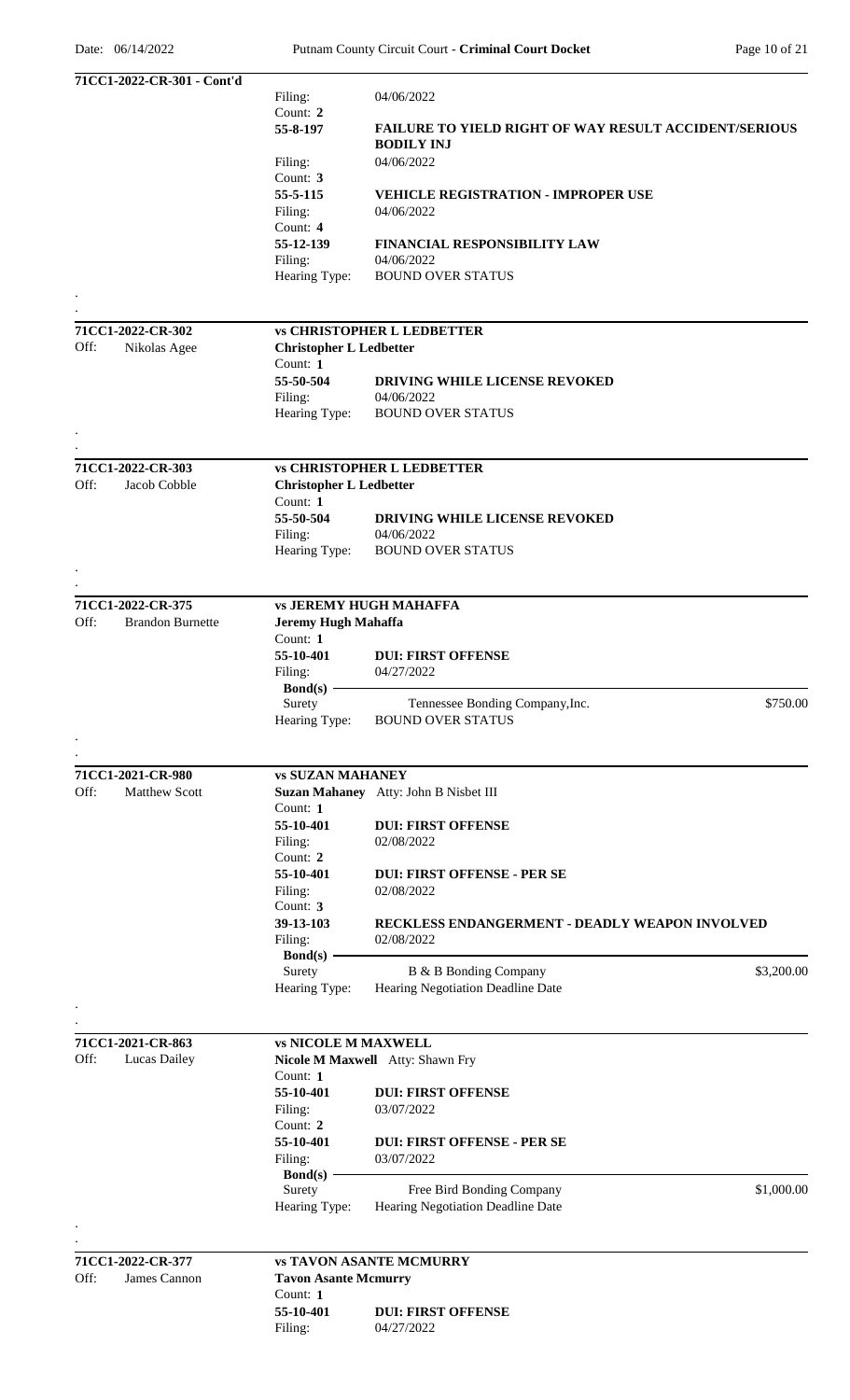| 71CC1-2022-CR-377 - Cont'd  |                              |                                                      |            |
|-----------------------------|------------------------------|------------------------------------------------------|------------|
|                             | Bond(s) $-$                  |                                                      |            |
|                             | Surety                       | AAA Bonding Co                                       | \$1,300.00 |
|                             | Hearing Type:                | <b>BOUND OVER STATUS</b>                             |            |
|                             |                              |                                                      |            |
| 71CC1-2021-CR-560           |                              | <b>vs MORIAH CATHERINE MCRAE</b>                     |            |
| Off:<br>Jordan Harris       |                              | Moriah Catherine Mcrae Atty: Shawn D. Wilson         |            |
|                             | Count: 1                     |                                                      |            |
|                             | 55-10-401                    | <b>DUI: FIRST OFFENSE</b>                            |            |
|                             | Filing:                      | 02/08/2022                                           |            |
|                             | $Bond(s)$ –                  |                                                      |            |
|                             | Surety                       | Tennessee Bonding Company, Inc.                      | \$1,000.00 |
|                             | Hearing Type:                | Hearing Negotiation Deadline Date                    |            |
|                             |                              |                                                      |            |
|                             |                              |                                                      |            |
| 71CC1-2022-CR-349           |                              | <b>vs DANIEL EDWARD MEADOWS</b>                      |            |
| Off:<br>Mike Loftis         | <b>Daniel Edward Meadows</b> |                                                      |            |
|                             | Count: 1                     |                                                      |            |
|                             | 55-10-401                    | <b>DUI: FIRST OFFENSE</b>                            |            |
|                             | Filing:                      | 04/20/2022                                           |            |
|                             | Hearing Type:                | <b>BOUND OVER STATUS</b>                             |            |
|                             |                              |                                                      |            |
| 71CC1-2021-CR-981           | <b>vs MIRIAM MEDINA</b>      |                                                      |            |
| Off:<br>Dylan Culver        |                              | Miriam Medina Atty: Cynthia S Lyons                  |            |
|                             | Count: 1                     |                                                      |            |
|                             | 55-10-401                    | <b>DUI: FIRST OFFENSE</b>                            |            |
|                             | Filing:                      | 02/08/2022                                           |            |
|                             | $Bond(s)$ –                  |                                                      |            |
|                             | Surety                       | B & B Bonding Company                                | \$1,200.00 |
|                             | Hearing Type:                | Hearing Negotiation Deadline Date                    |            |
|                             |                              |                                                      |            |
|                             |                              |                                                      |            |
| 71CC1-2022-CR-350           | <b>vs LEE JESSE MENDEZ</b>   |                                                      |            |
| Sean Mullikin<br>Off:       | <b>Lee Jesse Mendez</b>      |                                                      |            |
|                             | Count: 1                     |                                                      |            |
|                             | 55-10-401                    | <b>DUI: FIRST OFFENSE</b>                            |            |
|                             | Filing:                      | 04/20/2022                                           |            |
|                             | $Bond(s)$ –                  |                                                      |            |
|                             | Surety                       | B & B Bonding Company                                | \$1,250.00 |
|                             | Hearing Type:                | <b>BOUND OVER STATUS</b>                             |            |
|                             |                              |                                                      |            |
| 71CC1-2022-CR-351           | <b>vs LEE JESSE MENDEZ</b>   |                                                      |            |
| Off:<br><b>Coty Everett</b> | <b>Lee Jesse Mendez</b>      |                                                      |            |
|                             | Count: 1                     |                                                      |            |
|                             | 40-11-150                    | VIOLATION OF CONDITIONAL RELEASE                     |            |
|                             | Filing:                      | 04/20/2022                                           |            |
|                             | Bond $(s)$ -                 |                                                      |            |
|                             | Surety                       | B & B Bonding Company                                | \$2,000.00 |
|                             | Hearing Type:                | <b>BOUND OVER STATUS</b>                             |            |
|                             |                              |                                                      |            |
|                             |                              |                                                      |            |
| 71CC1-2021-CR-868           |                              | <b>vs MARCUS TALLEY MESSAMORE</b>                    |            |
| Off:<br>Jeff Brown          |                              | Marcus Talley Messamore Atty: Willard Landon Mullins |            |
|                             | Count: 1                     |                                                      |            |
|                             | 55-8-152                     | <b>SPEEDING</b>                                      |            |
|                             | Filing:<br>Hearing Type:     | 01/04/2022<br>Hearing Negotiation Deadline Date      |            |
|                             |                              |                                                      |            |
|                             |                              |                                                      |            |
| 71CC1-2018-CR-613           |                              | <b>vs LYNN MARIE MITCHELL</b>                        |            |
|                             |                              | Lynn Marie Mitchell Atty: William A Cameron          |            |
|                             | Count: 1                     |                                                      |            |
|                             | 55-10-401                    | <b>DUI: FIRST OFFENSE</b>                            |            |
|                             | Filing:                      | 08/13/2018                                           |            |
|                             | Count: 2                     |                                                      |            |
|                             | 55-10-205                    | <b>RECKLESS DRIVING</b>                              |            |
|                             | Filing:                      | 08/13/2018                                           |            |
|                             | Count: 3, 4, 5               |                                                      |            |
|                             | 39-17-418                    | <b>SIMPLE POSS/CASUAL EXCHANGE</b>                   |            |
|                             | Filing:                      | 08/13/2018                                           |            |
|                             | Count: $6$                   |                                                      |            |
|                             | 39-17-418                    | SIMPLE POSS/CASUAL EXCHANGE (MARJ <1/2 OZ OR 14.175  |            |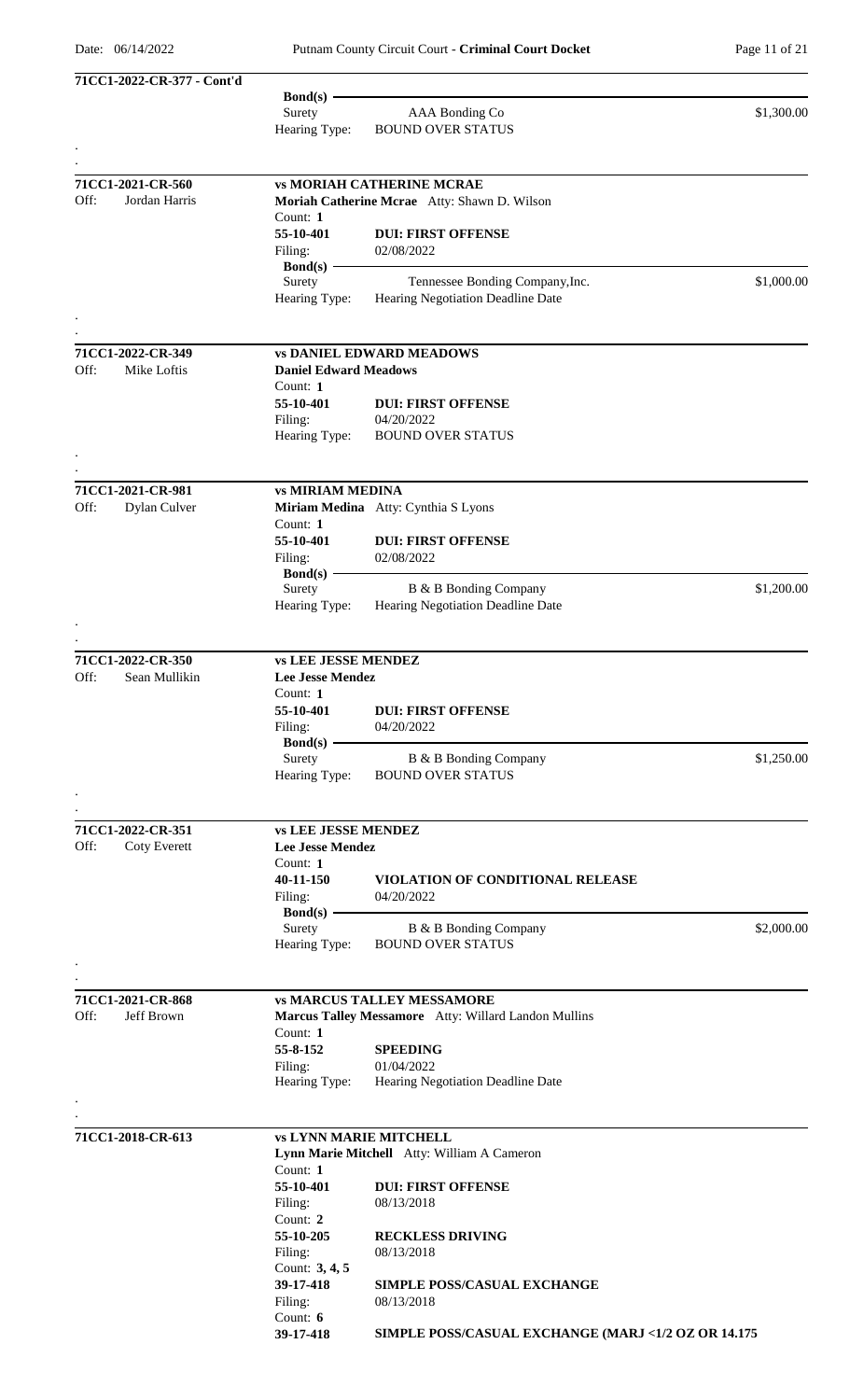|      | 71CC1-2018-CR-613 - Cont'd |                                    |                                                   |            |
|------|----------------------------|------------------------------------|---------------------------------------------------|------------|
|      |                            | Filing:                            | 08/13/2018                                        |            |
|      |                            | Count: 7                           |                                                   |            |
|      |                            | 39-17-425                          | POSS UNLAW DRUG PARAPHERNALIA USES & ACTIVITIES   |            |
|      |                            | Filing:                            | 08/13/2018                                        |            |
|      |                            | Count: 8                           |                                                   |            |
|      |                            | 55-10-406                          | <b>IMPLIED CONSENT - MISD</b><br>08/13/2018       |            |
|      |                            | Filing:<br>$\text{Bond}(s)$ –      |                                                   |            |
|      |                            | Surety                             | <b>Best Local Bail Bonds</b>                      | \$1,000.00 |
|      |                            | Hearing Type:                      | Hearing Negotiation Deadline Date                 |            |
|      |                            |                                    |                                                   |            |
|      |                            |                                    |                                                   |            |
|      | 71CC1-2021-CR-692          |                                    | <b>vs LYNN MARIE MITCHELL</b>                     |            |
| Off: | Michael Robertson          | <b>Lynn Marie Mitchell</b>         |                                                   |            |
|      |                            | Count: 1                           |                                                   |            |
|      |                            | 39-13-103                          | <b>RECKLESS ENDANGERMENT - NO WEAPON INVOLVED</b> |            |
|      |                            | Filing:                            | 08/09/2021                                        |            |
|      |                            | Hearing Type:                      | Plea by Information                               |            |
|      |                            |                                    |                                                   |            |
|      | 71CC1-2022-CR-270          |                                    | <b>vs CHRISTINE ADEL MONTGOMERY</b>               |            |
| Off: | Daniel Kolster             | <b>Christine Adel Montgomery</b>   |                                                   |            |
|      |                            | Count: $1$                         |                                                   |            |
|      |                            | 55-10-401                          | <b>DUI: FIRST OFFENSE</b>                         |            |
|      |                            | Filing:                            | 03/23/2022                                        |            |
|      |                            | Hearing Type:                      | <b>BOUND OVER STATUS</b>                          |            |
|      |                            |                                    |                                                   |            |
|      |                            |                                    |                                                   |            |
|      | 71CC1-2022-CR-424          |                                    | <b>vs CHRISTINE ADEL MONTGOMERY</b>               |            |
| Off: | Daniel Kolster             | <b>Christine Adel Montgomery</b>   |                                                   |            |
|      |                            | Count: 1                           |                                                   |            |
|      |                            | 39-13-103                          | RECKLESS ENDANGERMENT - NO WEAPON INVOLVED        |            |
|      |                            | Filing:<br>Hearing Type:           | 05/11/2022<br>Plea by Information                 |            |
|      |                            |                                    |                                                   |            |
|      |                            |                                    |                                                   |            |
|      | 71CC1-2021-CR-870          | <b>vs RAHAT NABI</b>               |                                                   |            |
| Off: | Nathan Thomas              |                                    | Rahat Nabi Atty: Willard Landon Mullins           |            |
|      |                            | Count: 1                           |                                                   |            |
|      |                            | 55-8-152                           | SPEEDING - COMMERCIAL VEHICLE (UNDER 15MPH)       |            |
|      |                            | Filing:                            | 01/04/2022                                        |            |
|      |                            | Hearing Type:                      | Hearing Negotiation Deadline Date                 |            |
|      |                            |                                    |                                                   |            |
|      |                            |                                    |                                                   |            |
|      | 71CC1-2022-CR-462          | <b>vs JACOB L NEWPORT</b>          |                                                   |            |
| Off: | Keagan Bogard              | <b>JACOB L NEWPORT</b><br>Count: 1 |                                                   |            |
|      |                            | 55-10-401                          | <b>DUI: FIRST OFFENSE</b>                         |            |
|      |                            | Filing:                            | 06/01/2022                                        |            |
|      |                            | $Bond(s)$ –                        |                                                   |            |
|      |                            | Surety                             | Free Bird Bonding Company                         | \$1,500.00 |
|      |                            | Hearing Type:                      | <b>BOUND OVER STATUS</b>                          |            |
|      |                            |                                    |                                                   |            |
|      |                            |                                    |                                                   |            |
|      | 71CC1-2021-CR-871          |                                    | <b>vs MASON GRANT NICKLES</b>                     |            |
| Off: | <b>Brandon Jackson</b>     |                                    | Mason Grant Nickles Atty: Willard Landon Mullins  |            |
|      |                            | Count: 1                           |                                                   |            |
|      |                            | 55-8-152                           | <b>SPEEDING</b>                                   |            |
|      |                            | Filing:<br>Hearing Type:           | 01/04/2022                                        |            |
|      |                            |                                    | Hearing Negotiation Deadline Date                 |            |
|      |                            |                                    |                                                   |            |
|      | 71CC1-2021-CR-1090         | <b>vs MATTHEW R NORMAN</b>         |                                                   |            |
| Off: | Michael McDonald           |                                    | Matthew R Norman Atty: Jamie Hargis               |            |
|      |                            | Count: 1                           |                                                   |            |
|      |                            | 55-10-401                          | <b>DUI: FIRST OFFENSE</b>                         |            |
|      |                            | Filing:                            | 03/07/2022                                        |            |
|      |                            | Count: 2                           |                                                   |            |
|      |                            | 55-10-401                          | <b>DUI: FIRST OFFENSE - PER SE</b>                |            |
|      |                            | Filing:                            | 03/07/2022                                        |            |
|      |                            | Bond(s) $-$<br>Cash                | Matthew R Norman                                  | \$1,200.00 |
|      |                            |                                    |                                                   |            |
|      |                            | Hearing Type:                      | <b>Hearing Negotiation Deadline Date</b>          |            |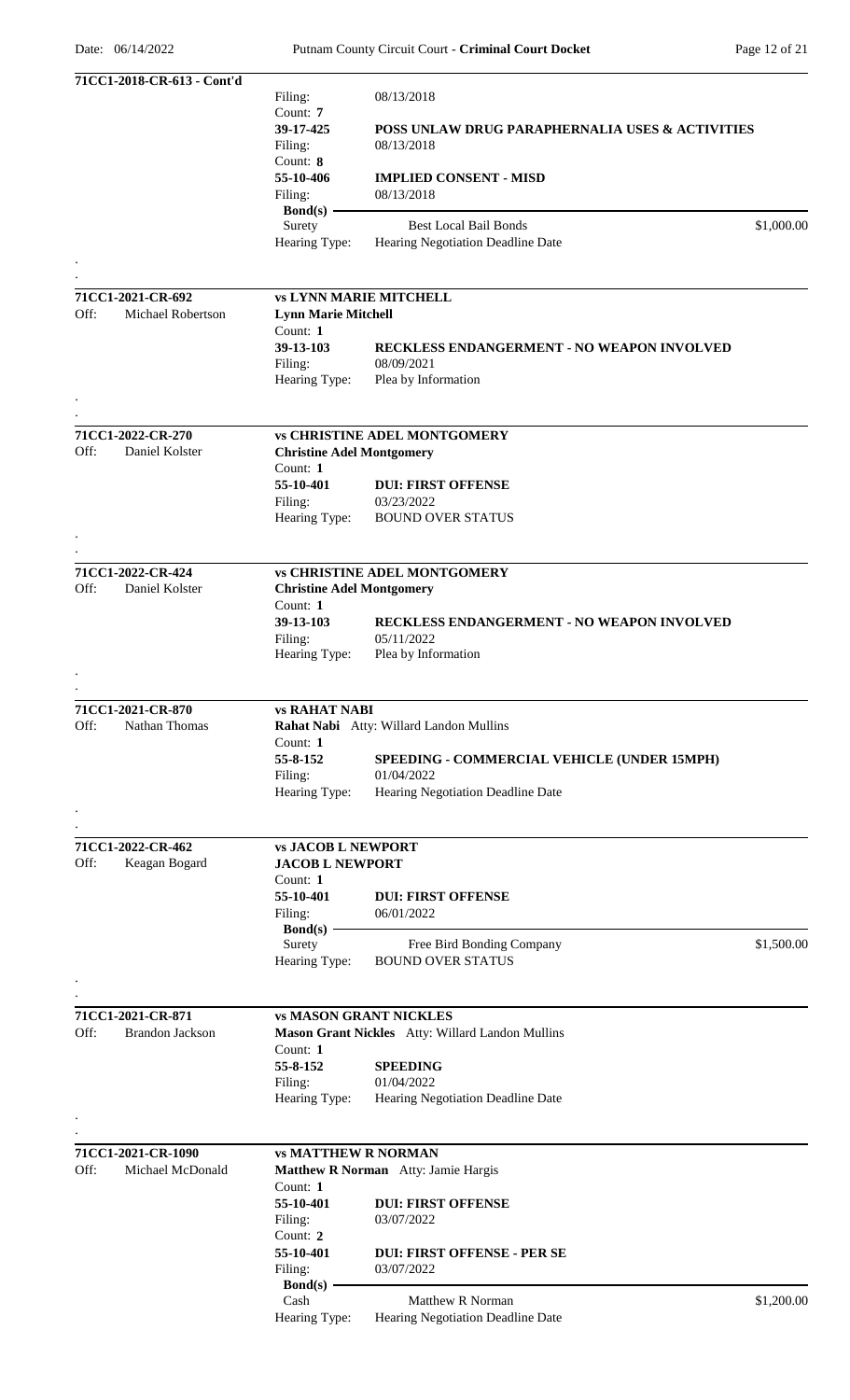#### **71CC1-2021-CR-1090 - Cont'd** .

| 71CC1-2022-CR-334                           | <b>vs LUIS JIMENEZ PEREZ</b>                              |                                            |            |  |  |
|---------------------------------------------|-----------------------------------------------------------|--------------------------------------------|------------|--|--|
| Off:<br>Conor Sparkman                      | <b>Luis Jimenez Perez</b>                                 |                                            |            |  |  |
|                                             | Count: 1                                                  |                                            |            |  |  |
|                                             | 55-10-401                                                 | <b>DUI: FIRST OFFENSE</b>                  |            |  |  |
|                                             |                                                           |                                            |            |  |  |
|                                             | Filing:                                                   | 04/13/2022                                 |            |  |  |
|                                             | Count: 2                                                  |                                            |            |  |  |
|                                             | 39-16-603                                                 | <b>EVADING ARREST FLIGHT - VEHICLE</b>     |            |  |  |
|                                             | Filing:                                                   | 04/13/2022                                 |            |  |  |
|                                             | Count: 3                                                  |                                            |            |  |  |
|                                             | 55-50-301                                                 | DRIVING WITHOUT LICENSE                    |            |  |  |
|                                             | Filing:                                                   | 04/13/2022                                 |            |  |  |
|                                             | Bond(s)                                                   |                                            |            |  |  |
|                                             | Surety                                                    | Buddy's Bail Bond                          | \$2,700.00 |  |  |
|                                             | Hearing Type:                                             | <b>BOUND OVER STATUS</b>                   |            |  |  |
|                                             |                                                           |                                            |            |  |  |
|                                             |                                                           |                                            |            |  |  |
| 71CC1-2022-CR-335                           | <b>vs LUIS JIMENEZ PEREZ</b>                              |                                            |            |  |  |
| Off:<br>Cody Scott                          | <b>Luis Jimenez Perez</b>                                 |                                            |            |  |  |
|                                             | Count: 1                                                  |                                            |            |  |  |
|                                             | 55-10-401                                                 | <b>DUI: SECOND OFFENSE</b>                 |            |  |  |
|                                             | Filing:                                                   | 04/13/2022                                 |            |  |  |
|                                             | $Bond(s)$ –                                               |                                            |            |  |  |
|                                             | Surety                                                    | Tennessee Bonding Company, Inc.            | \$1,400.00 |  |  |
|                                             | Hearing Type:                                             | <b>BOUND OVER STATUS</b>                   |            |  |  |
|                                             |                                                           |                                            |            |  |  |
|                                             |                                                           |                                            |            |  |  |
| 71CC1-2022-CR-425<br>Off:<br>Conor Sparkman | <b>vs LUIS JIMENEZ PEREZ</b><br><b>Luis Jimenez Perez</b> |                                            |            |  |  |
|                                             |                                                           |                                            |            |  |  |
|                                             | Count: 1                                                  |                                            |            |  |  |
|                                             | 39-13-103                                                 | RECKLESS ENDANGERMENT - NO WEAPON INVOLVED |            |  |  |
|                                             | Filing:                                                   | 05/11/2022                                 |            |  |  |
|                                             | Hearing Type:                                             | Plea by Information                        |            |  |  |
|                                             |                                                           |                                            |            |  |  |
| 71CC1-2022-CR-426                           | <b>vs LUIS JIMENEZ PEREZ</b>                              |                                            |            |  |  |
|                                             |                                                           |                                            |            |  |  |
|                                             | Luis Jimenez Perez                                        |                                            |            |  |  |
|                                             | Count: $1$                                                |                                            |            |  |  |
|                                             | 39-13-103                                                 | RECKLESS ENDANGERMENT - NO WEAPON INVOLVED |            |  |  |
|                                             | Filing:                                                   | 05/11/2022                                 |            |  |  |
|                                             | Hearing Type:                                             | Plea by Information                        |            |  |  |
|                                             |                                                           |                                            |            |  |  |
| 71CC1-2020-CR-969                           |                                                           | <b>vs CORWIN FRANK POCIASK</b>             |            |  |  |
| Off:<br>Joseph Williams                     |                                                           |                                            |            |  |  |
|                                             |                                                           | Corwin Frank Pociask Atty: Seth Crabtree   |            |  |  |
|                                             | Count: 1                                                  |                                            |            |  |  |
|                                             | 55-10-401                                                 | <b>DUI: FIRST OFFENSE</b>                  |            |  |  |
|                                             | Filing:                                                   | 11/01/2021                                 |            |  |  |
|                                             | Count: 2                                                  |                                            |            |  |  |
|                                             | 55-10-401                                                 | <b>DUI: FIRST OFFENSE - PER SE</b>         |            |  |  |
|                                             | Filing:                                                   | 11/01/2021                                 |            |  |  |
|                                             | Bond(s) $-$                                               |                                            |            |  |  |
|                                             | Surety                                                    | B & B Bonding Company                      | \$1,000.00 |  |  |
|                                             | Hearing Type:                                             | Hearing Negotiation Deadline Date          |            |  |  |
|                                             |                                                           |                                            |            |  |  |
|                                             |                                                           |                                            |            |  |  |
| 71CC1-2021-CR-498                           |                                                           | <b>vs CORWIN FRANK POCIASK</b>             |            |  |  |
| Off:<br>Joseph Williams                     |                                                           | Corwin Frank Pociask Atty: Seth Crabtree   |            |  |  |
|                                             | Count: 1                                                  |                                            |            |  |  |
|                                             | 39-13-103                                                 | RECKLESS ENDANGERMENT - NO WEAPON INVOLVED |            |  |  |
|                                             | Filing:                                                   | 06/22/2021                                 |            |  |  |
|                                             | Hearing Type:                                             | Plea by Information                        |            |  |  |
|                                             |                                                           |                                            |            |  |  |
|                                             |                                                           |                                            |            |  |  |
| 71CC1-2022-CR-222                           | <b>vs RYAN ASHLEY PRATT</b>                               |                                            |            |  |  |
| Off:<br>Daniel Kolster                      |                                                           | Ryan Ashley Pratt Atty: Shawn Fry          |            |  |  |
|                                             | Count: 1                                                  |                                            |            |  |  |
|                                             | 39-13-106                                                 | <b>VEHICULAR ASSAULT</b>                   |            |  |  |
|                                             |                                                           |                                            |            |  |  |
|                                             | Filing:                                                   | 03/09/2022                                 |            |  |  |
|                                             | Count: 2                                                  |                                            |            |  |  |
|                                             | 55-10-401                                                 | <b>DUI: FIRST OFFENSE</b>                  |            |  |  |
|                                             | Filing:                                                   | 03/09/2022                                 |            |  |  |
|                                             | $Bond(s)$ .                                               |                                            |            |  |  |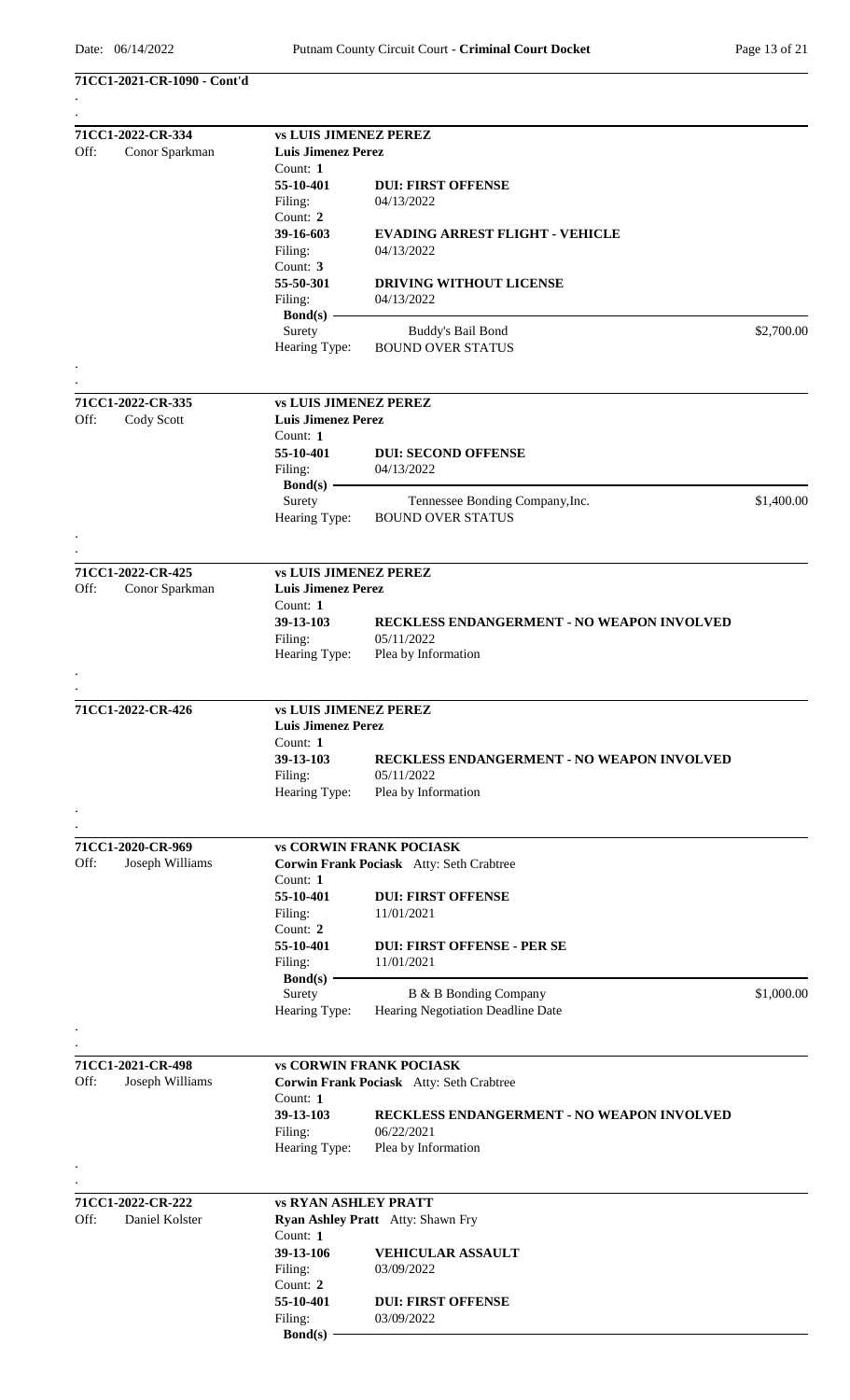| 71CC1-2022-CR-222 - Cont'd     |                           |                                                 |             |
|--------------------------------|---------------------------|-------------------------------------------------|-------------|
|                                | Surety                    | B & B Bonding Company                           | \$9,000.00  |
|                                | Hearing Type:             | <b>BOUND OVER STATUS</b>                        |             |
|                                |                           |                                                 |             |
| 71CC1-2021-CR-628              | <b>vs LISA FAYE PRYOR</b> |                                                 |             |
| Off:<br><b>Blair Arrington</b> | Count: $1$                | Lisa Faye Pryor Atty: Public Defender           |             |
|                                | 39-14-103                 | <b>THEFT (UP TO \$1000)</b>                     |             |
|                                | Filing:                   | 12/06/2021                                      |             |
|                                | Hearing Type:             | Hearing Negotiation Deadline Date               |             |
| 71CC1-2021-CR-629              | <b>vs LISA FAYE PRYOR</b> |                                                 |             |
| Off:<br>Jacob Cobble           |                           | Lisa Faye Pryor Atty: Public Defender           |             |
|                                | Count: $1$                |                                                 |             |
|                                | 55-10-401<br>Filing:      | <b>DUI: FIRST OFFENSE</b><br>11/01/2021         |             |
|                                | Count: 2                  |                                                 |             |
|                                | 39-13-103                 | <b>RECKLESS ENDANGERMENT - VEHICLE / FELONY</b> |             |
|                                | Filing:                   | 11/01/2021                                      |             |
|                                | Count: 3<br>39-16-603     | <b>EVADING ARREST FLIGHT - VEHICLE</b>          |             |
|                                | Filing:                   | 11/01/2021                                      |             |
|                                | Count: $4$                |                                                 |             |
|                                | 55-50-504                 | <b>DRIVING WHILE LICENSE REVOKED</b>            |             |
|                                | Filing:                   | 11/01/2021                                      |             |
|                                | $Bond(s)$ –<br>Surety     | <b>BIG JIM'S BONDING</b>                        | \$22,000.00 |
|                                | Hearing Type:             | Hearing Negotiation Deadline Date               |             |
|                                |                           |                                                 |             |
| 71CC1-2021-CR-630              | <b>vs LISA FAYE PRYOR</b> |                                                 |             |
| Off:<br>Josh Hull              |                           | Lisa Faye Pryor Atty: Public Defender           |             |
|                                | Count: 1                  |                                                 |             |
|                                | 39-16-301                 | <b>CRIMINAL IMPERSONATION</b>                   |             |
|                                | Filing:                   | 11/01/2021                                      |             |
|                                | Bond(s) $-$<br>Surety     | <b>BIG JIM'S BONDING</b>                        | \$1,000.00  |
|                                | Hearing Type:             | Hearing Negotiation Deadline Date               |             |
|                                |                           |                                                 |             |
| 71CC1-2021-CR-631              | <b>vs LISA FAYE PRYOR</b> |                                                 |             |
| Off:<br>Nikolas Agee           |                           | Lisa Faye Pryor Atty: Public Defender           |             |
|                                | Count: 1                  |                                                 |             |
|                                | 39-16-603                 | <b>EVADING ARREST FLIGHT - VEHICLE</b>          |             |
|                                | Filing:                   | 11/01/2021                                      |             |
|                                | Count: 2<br>55-50-504     |                                                 |             |
|                                | Filing:                   | DRIVING WHILE LICENSE SUSPENDED<br>11/01/2021   |             |
|                                | Bond(s) $-$               |                                                 |             |
|                                | Surety                    | <b>BIG JIM'S BONDING</b>                        | \$5,500.00  |
|                                | Hearing Type:             | Hearing Negotiation Deadline Date               |             |
|                                |                           |                                                 |             |
| 71CC1-2021-CR-632              | <b>vs LISA FAYE PRYOR</b> |                                                 |             |
|                                | Count: 1                  | Lisa Faye Pryor Atty: Public Defender           |             |
|                                | 39-14-146                 | THEFT OF MERCHANDISE - SHOPLIFTING              |             |
|                                | Filing:                   | 07/21/2021                                      |             |
|                                | Hearing Type:             | <b>BOUND OVER STATUS</b>                        |             |
|                                | Hearing Notes:            | PLEA BY INFO                                    |             |
|                                |                           |                                                 |             |
| 71CC1-2019-CR-823              |                           | <b>vs DUSTIN LAVEON RANDOLPH</b>                |             |
| Off:<br><b>Brandon Jackson</b> |                           | Dustin Laveon Randolph Atty: William A Cameron  |             |
|                                | Count: $1$                |                                                 |             |
|                                | 55-10-401<br>Filing:      | <b>DUI: SECOND OFFENSE</b><br>08/21/2019        |             |
|                                | Count: $2$                |                                                 |             |
|                                | 39-13-103                 | RECKLESS ENDANGERMENT - VEHICLE / FELONY        |             |
|                                | Filing:                   | 08/21/2019                                      |             |
|                                | <b>Bond(s)</b><br>Surety  | <b>BIG JIM'S BONDING</b>                        | \$15,000.00 |
|                                | Hearing Type:             | Hearing Negotiation Deadline Date               |             |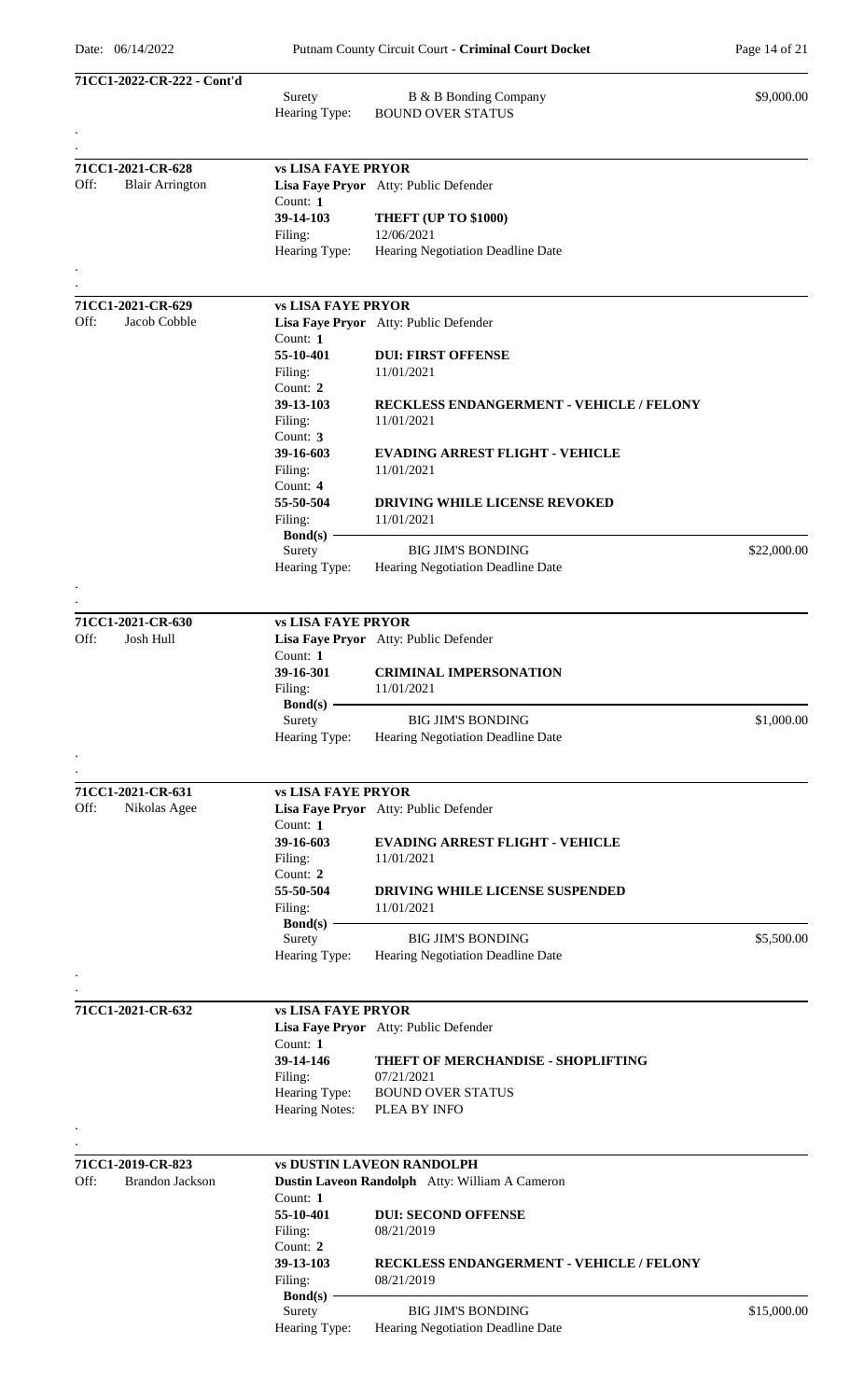### **71CC1-2019-CR-823 - Cont'd**

| 71CC1-2021-CR-1139<br>Off:<br><b>Brandon Jackson</b> | <b>vs DUSTIN LAVEON RANDOLPH</b>                                                           |  |  |  |
|------------------------------------------------------|--------------------------------------------------------------------------------------------|--|--|--|
|                                                      | Dustin Laveon Randolph Atty: William A Cameron                                             |  |  |  |
| Count: $1$                                           |                                                                                            |  |  |  |
| 55-50-504                                            | DRIVING WHILE LICENSE REVOKED - 2ND OR SUBSEQUENT                                          |  |  |  |
| Filing:                                              | 03/07/2022                                                                                 |  |  |  |
| Count: 2                                             |                                                                                            |  |  |  |
| 39-17-425                                            | POSS UNLAW DRUG PARAPHERNALIA USES & ACTIVITIES                                            |  |  |  |
| Filing:                                              | 03/07/2022                                                                                 |  |  |  |
| Count: 3                                             |                                                                                            |  |  |  |
|                                                      |                                                                                            |  |  |  |
| 55-3-102                                             | DRIVING UNREGISTERED VEHICLE ON HIGHWAY                                                    |  |  |  |
| Filing:                                              | 03/07/2022                                                                                 |  |  |  |
| Count: 4                                             |                                                                                            |  |  |  |
| 55-12-139                                            | <b>FINANCIAL RESPONSIBILITY LAW</b>                                                        |  |  |  |
| Filing:                                              | 03/07/2022                                                                                 |  |  |  |
| Count: 5                                             |                                                                                            |  |  |  |
| 55-8-115                                             | DRIVING ON THE RIGHT                                                                       |  |  |  |
| Filing:                                              | 03/07/2022                                                                                 |  |  |  |
| Hearing Type:                                        | <b>Grand Jury Return</b>                                                                   |  |  |  |
|                                                      |                                                                                            |  |  |  |
| 71CC1-2022-CR-121                                    | <b>vs DUSTIN LAVEON RANDOLPH</b>                                                           |  |  |  |
| Off:<br>Nathan Thomas                                | <b>Dustin Laveon Randolph</b>                                                              |  |  |  |
| Count: $1$                                           |                                                                                            |  |  |  |
| 55-10-401                                            | <b>DUI: FIRST OFFENSE</b>                                                                  |  |  |  |
| Filing:                                              | 02/09/2022                                                                                 |  |  |  |
| Count: 2                                             |                                                                                            |  |  |  |
| 55-10-102                                            | <b>LEAVE SCENE OF ACCIDENT - PROPERTY DAMAGE</b>                                           |  |  |  |
| Filing:                                              | 02/09/2022                                                                                 |  |  |  |
| Count: 3                                             |                                                                                            |  |  |  |
| 55-10-106                                            |                                                                                            |  |  |  |
|                                                      | <b>IMMEDIATE NOTICE OF ACCIDENT</b>                                                        |  |  |  |
| Filing:                                              | 02/09/2022                                                                                 |  |  |  |
| Count: $4$                                           |                                                                                            |  |  |  |
| 55-50-504                                            | <b>DRIVING WHILE LICENSE REVOKED</b>                                                       |  |  |  |
| Filing:                                              | 02/09/2022                                                                                 |  |  |  |
| Count: 5                                             |                                                                                            |  |  |  |
| 55-12-139                                            | <b>FINANCIAL RESPONSIBILITY LAW</b>                                                        |  |  |  |
| Filing:                                              | 02/09/2022                                                                                 |  |  |  |
| Count: 6                                             |                                                                                            |  |  |  |
| 55-8-136                                             | <b>DRIVERS TO EXERCISE DUE CARE</b>                                                        |  |  |  |
| Filing:                                              | 02/09/2022                                                                                 |  |  |  |
| $Bond(s)$ –                                          |                                                                                            |  |  |  |
| Surety                                               | Buddy's Bail Bond<br>\$1,500.00                                                            |  |  |  |
| Hearing Type:                                        | <b>BOUND OVER STATUS</b>                                                                   |  |  |  |
|                                                      |                                                                                            |  |  |  |
| 71CC1-2019-CR-1043                                   |                                                                                            |  |  |  |
|                                                      | <b>vs EDWARD LOUIS WAYNE RANDOLPH</b>                                                      |  |  |  |
|                                                      | Edward Louis Wayne Randolph Atty: Public Defender                                          |  |  |  |
| Count: 1                                             |                                                                                            |  |  |  |
| 39-17-418                                            | <b>SIMPLE POSS/CASUAL EXCHANGE</b>                                                         |  |  |  |
| Filing:                                              | 10/02/2019                                                                                 |  |  |  |
| Count: 2                                             |                                                                                            |  |  |  |
| 39-17-425                                            | POSS UNLAW DRUG PARAPHERNALIA USES & ACTIVITIES                                            |  |  |  |
| Filing:                                              | 10/02/2019                                                                                 |  |  |  |
| $Bond(s)$ –                                          |                                                                                            |  |  |  |
| Surety                                               | Tennessee Bonding Company, Inc.<br>\$6,000.00                                              |  |  |  |
| Surety                                               | Buddy's Bail Bond<br>\$0.00                                                                |  |  |  |
| Hearing Type:                                        | Hearing Negotiation Deadline Date                                                          |  |  |  |
|                                                      |                                                                                            |  |  |  |
|                                                      |                                                                                            |  |  |  |
| 71CC1-2019-CR-1044                                   | <b>vs EDWARD LOUIS WAYNE RANDOLPH</b><br>Edward Louis Wayne Randolph Atty: Public Defender |  |  |  |
| Count: 1                                             |                                                                                            |  |  |  |
|                                                      |                                                                                            |  |  |  |
| 55-10-401                                            | <b>DUI: FIRST OFFENSE</b>                                                                  |  |  |  |
| Filing:                                              | 10/02/2019                                                                                 |  |  |  |
| Count: 2                                             |                                                                                            |  |  |  |
| $39-17-434$ (b)                                      | METH - POSSESS OR CASUAL EXCHANGE                                                          |  |  |  |
| Filing:                                              | 10/02/2019                                                                                 |  |  |  |
| $Bond(s)$ –                                          |                                                                                            |  |  |  |
| Surety                                               | Tennessee Bonding Company, Inc.<br>\$4,000.00                                              |  |  |  |
| Surety                                               | Buddy's Bail Bond<br>\$0.00                                                                |  |  |  |
| Hearing Type:                                        | Hearing Negotiation Deadline Date                                                          |  |  |  |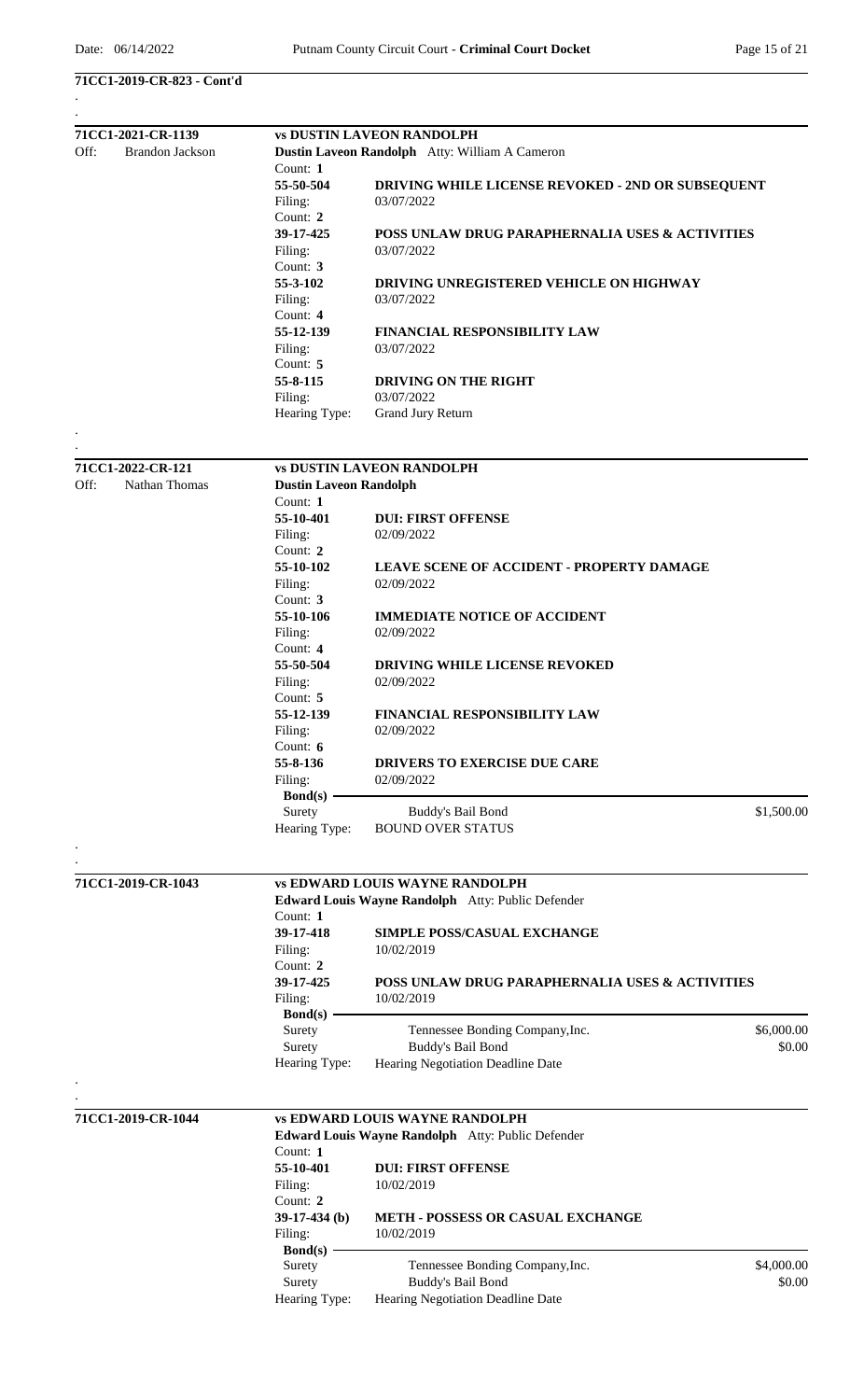### **71CC1-2019-CR-1044 - Cont'd**

|      | 71CC1-2021-CR-675                     |                                        | <b>vs JOHNATHAN EDWARD RATHFON</b>                          |             |
|------|---------------------------------------|----------------------------------------|-------------------------------------------------------------|-------------|
| Off: | <b>Brandon Jackson</b>                |                                        | Johnathan Edward Rathfon Atty: Ty Talley                    |             |
|      | <b>Brandon Johnson</b>                | Count: $1$                             |                                                             |             |
|      |                                       | 55-10-401                              | <b>DUI: FIRST OFFENSE</b>                                   |             |
|      |                                       | Filing:                                | 10/04/2021                                                  |             |
|      |                                       | Count: 2                               |                                                             |             |
|      |                                       | 55-10-401                              | <b>DUI: FIRST OFFENSE - PER SE</b>                          |             |
|      |                                       | Filing:                                | 10/04/2021                                                  |             |
|      |                                       | Count: 3                               |                                                             |             |
|      |                                       | 39-17-1307                             | POSSESSION WEAPON - CONVICTED FELON                         |             |
|      |                                       | (b)(1)                                 |                                                             |             |
|      |                                       | Filing:<br>Count: 4                    | 10/04/2021                                                  |             |
|      |                                       | 39-14-103                              | THEFT (UP TO \$1000)                                        |             |
|      |                                       | Filing:                                | 10/04/2021                                                  |             |
|      |                                       | Count: 5                               |                                                             |             |
|      |                                       | 39-17-1321                             | POSSESSION OF HANDGUN WHILE UNDER INFLUENCE                 |             |
|      |                                       | Filing:                                | 10/04/2021                                                  |             |
|      |                                       | Count: 6                               |                                                             |             |
|      |                                       | 55-8-123                               | DRIVING ON RDWYS LANED FOR TRAFFIC                          |             |
|      |                                       | Filing:                                | 10/04/2021                                                  |             |
|      |                                       | $Bond(s)$ –                            |                                                             |             |
|      |                                       | Surety                                 | Tennessee Bonding Company, Inc.                             | \$16,000.00 |
|      |                                       | Hearing Type:                          | Hearing Negotiation Deadline Date                           |             |
|      |                                       |                                        |                                                             |             |
|      | 71CC1-2022-CR-485                     | <b>vs JARED C REAGAN</b>               |                                                             |             |
| Off: | Michael McDonald                      | <b>JARED C REAGAN</b>                  |                                                             |             |
|      |                                       | Count: 1                               |                                                             |             |
|      |                                       | 39-13-103                              | RECKLESS ENDANGERMENT - NO WEAPON INVOLVED                  |             |
|      |                                       | Filing:                                | 06/08/2022                                                  |             |
|      |                                       | Hearing Type:<br><b>Hearing Notes:</b> | <b>BOUND OVER STATUS</b><br>PLEA BY INFO PER DA             |             |
|      |                                       |                                        |                                                             |             |
|      |                                       |                                        |                                                             |             |
|      | 71CC1-2022-CR-338                     | <b>vs ARTHUR ROBERT ROSE</b>           |                                                             |             |
| Off: | Kyle Meyer                            | <b>Arthur Robert Rose</b>              |                                                             |             |
|      |                                       | Count: 1                               |                                                             |             |
|      |                                       | 55-10-401                              | <b>DUI: FIRST OFFENSE</b><br>04/13/2022                     |             |
|      |                                       | Filing:<br>$\text{Bond}(s)$ –          |                                                             |             |
|      |                                       | Surety                                 | Free Bird Bonding Company                                   | \$1,200.00  |
|      |                                       | Hearing Type:                          | <b>BOUND OVER STATUS</b>                                    |             |
|      |                                       |                                        |                                                             |             |
|      | 71CC1-2022-CR-339                     | <b>vs ARTHUR ROBERT ROSE</b>           |                                                             |             |
| Off: | <b>Elliott Scott</b>                  | <b>Arthur Robert Rose</b>              |                                                             |             |
|      |                                       | Count: 1                               |                                                             |             |
|      |                                       | 39-13-111                              | DOMESTIC ASSAULT                                            |             |
|      |                                       | Filing:                                | 05/02/2022                                                  |             |
|      |                                       | $Bond(s)$ –                            |                                                             |             |
|      |                                       | Surety                                 | Tennessee Bonding Company, Inc.                             | \$500.00    |
|      |                                       | Hearing Type:                          | Grand Jury Return                                           |             |
|      |                                       |                                        |                                                             |             |
|      | 71CC1-2022-CR-340                     |                                        | <b>vs BRONSON SAYER SATTERFIELD</b>                         |             |
| Off: | Michael McDonald                      | <b>Bronson Sayer Satterfield</b>       |                                                             |             |
|      |                                       | Count: 1                               |                                                             |             |
|      |                                       | 55-10-401                              | <b>DUI: FIRST OFFENSE</b>                                   |             |
|      |                                       | Filing:                                | 04/13/2022                                                  |             |
|      |                                       | $Bond(s)$ –<br>Surety                  |                                                             | \$1,200.00  |
|      |                                       | Hearing Type:                          | Tennessee Bonding Company, Inc.<br><b>BOUND OVER STATUS</b> |             |
|      |                                       |                                        |                                                             |             |
|      |                                       |                                        |                                                             |             |
| Off: | 71CC1-2022-CR-427<br>Michael McDonald | <b>Bronson Sayer Satterfield</b>       | <b>vs BRONSON SAYER SATTERFIELD</b>                         |             |
|      |                                       | Count: 1                               |                                                             |             |
|      |                                       | 55-10-205                              | <b>RECKLESS DRIVING</b>                                     |             |
|      |                                       | Filing:                                | 05/11/2022                                                  |             |
|      |                                       | Hearing Type:                          | Plea by Information                                         |             |
|      |                                       |                                        |                                                             |             |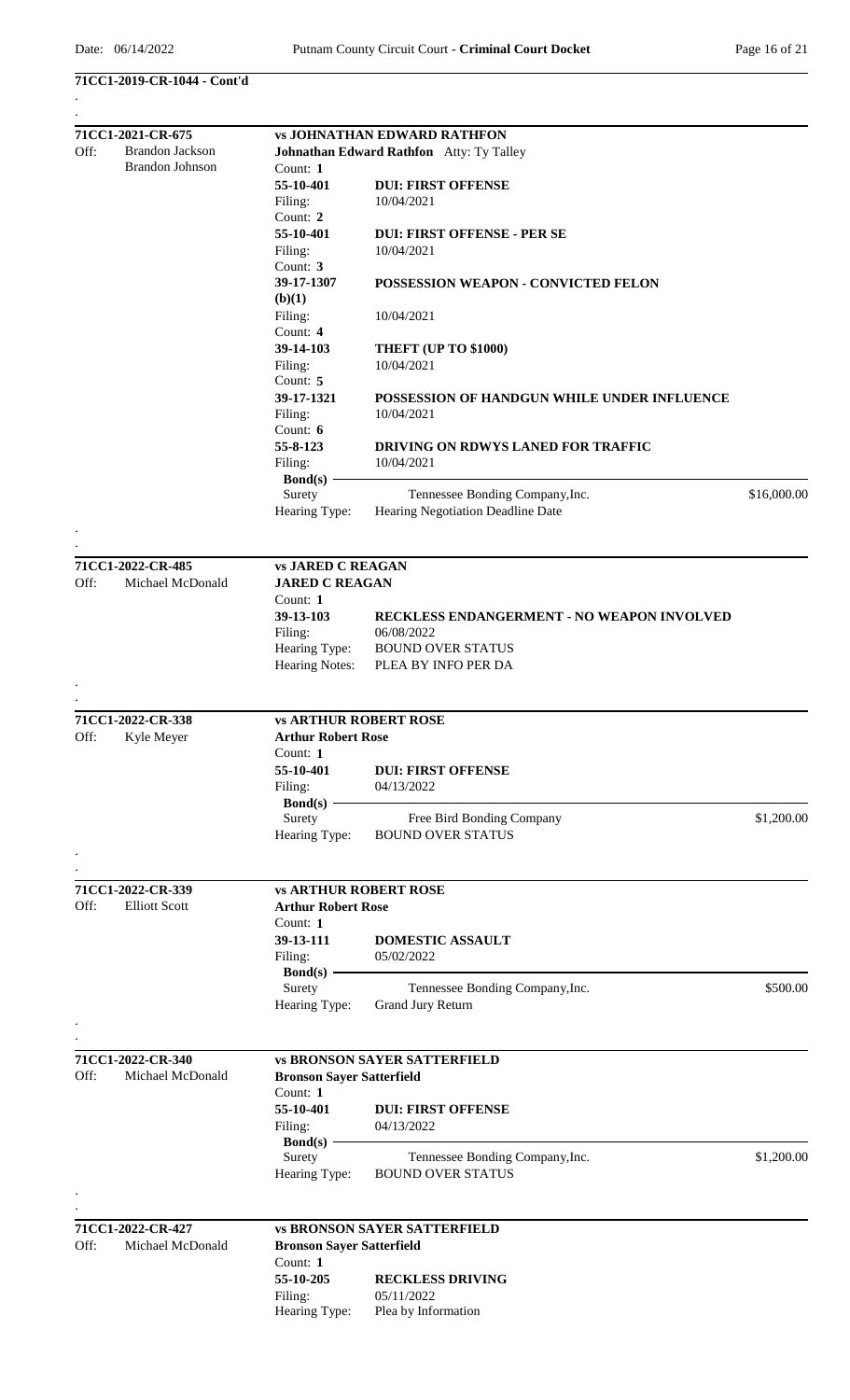**71CC1-2022-CR-427 - Cont'd**

|      | 71CC1-2021-CR-936     | <b>vs LEWIS OSBY SCOTT</b>    |                                                                |            |
|------|-----------------------|-------------------------------|----------------------------------------------------------------|------------|
| Off: | <b>Brandon Herren</b> |                               | Lewis Osby Scott Atty: Lindsay Cameron Gross                   |            |
|      |                       | Count: $1$                    |                                                                |            |
|      |                       | 55-10-401                     | <b>DUI: FIRST OFFENSE</b>                                      |            |
|      |                       | Filing:                       | 01/04/2022                                                     |            |
|      |                       | Count: 2                      |                                                                |            |
|      |                       | 39-13-103                     | <b>RECKLESS ENDANGERMENT - VEHICLE / FELONY</b>                |            |
|      |                       | Filing:                       | 01/04/2022                                                     |            |
|      |                       | $Bond(s) -$<br>Surety         | Free Bird Bonding Company                                      | \$2,500.00 |
|      |                       | Hearing Type:                 | Hearing Negotiation Deadline Date                              |            |
|      |                       |                               |                                                                |            |
|      |                       |                               |                                                                |            |
|      | 71CC1-2022-CR-359     |                               | <b>vs BRITTANY SONYA SHIELDS</b>                               |            |
| Off: | <b>Tim Davis</b>      | <b>Brittany Sonya Shields</b> |                                                                |            |
|      |                       | Count: 1                      |                                                                |            |
|      |                       | 55-10-401                     | <b>DUI: FIRST OFFENSE</b>                                      |            |
|      |                       | Filing:                       | 04/20/2022                                                     |            |
|      |                       | Count: $2$                    |                                                                |            |
|      |                       | 39-17-418                     | <b>SIMPLE POSS/CASUAL EXCHANGE</b>                             |            |
|      |                       | Filing:                       | 04/20/2022                                                     |            |
|      |                       | Count: $3$                    |                                                                |            |
|      |                       | 55-10-102                     | <b>LEAVE SCENE OF ACCIDENT - PROPERTY DAMAGE</b>               |            |
|      |                       | Filing:                       | 04/20/2022                                                     |            |
|      |                       | Count: $4$                    |                                                                |            |
|      |                       | 55-12-139                     | <b>FINANCIAL RESPONSIBILITY LAW</b>                            |            |
|      |                       | Filing:                       | 04/20/2022                                                     |            |
|      |                       | Bond(s)<br>Surety             | Tennessee Bonding Company, Inc.                                | \$1,500.00 |
|      |                       | Hearing Type:                 | <b>BOUND OVER STATUS</b>                                       |            |
|      |                       |                               |                                                                |            |
|      |                       |                               |                                                                |            |
|      | 71CC1-2021-CR-878     |                               | <b>vs BRADLEY RESHON SHUFORD</b>                               |            |
| Off: | Haley Uzelac          |                               | Bradley Reshon Shuford Atty: Willard Landon Mullins            |            |
|      |                       | Count: 1                      |                                                                |            |
|      |                       | 55-8-152                      | <b>SPEEDING</b>                                                |            |
|      |                       | Filing:                       | 01/04/2022                                                     |            |
|      |                       | Hearing Type:                 | Hearing Negotiation Deadline Date                              |            |
|      |                       | <b>Hearing Notes:</b>         | <b>SET FOR BENCH TRIAL</b>                                     |            |
|      |                       |                               |                                                                |            |
|      |                       |                               |                                                                |            |
|      | 71CC1-2021-CR-1011    | <b>vs KRISTINE JOY SMITH</b>  |                                                                |            |
| Off: | Julianne Moore        | <b>Kristine Joy Smith</b>     |                                                                |            |
|      |                       | Count: 1                      |                                                                |            |
|      |                       | 55-10-401                     | <b>DUI: FIRST OFFENSE</b>                                      |            |
|      |                       | Filing:<br>Count: 2           | 03/07/2022                                                     |            |
|      |                       | 55-10-401                     | <b>DUI: FIRST OFFENSE - PER SE</b>                             |            |
|      |                       | Filing:                       | 03/07/2022                                                     |            |
|      |                       | Count: 3                      |                                                                |            |
|      |                       | 39-16-602                     | <b>RESIST STOP, ARREST, SEARCH (NO WEAP)</b>                   |            |
|      |                       | Filing:                       | 03/07/2022                                                     |            |
|      |                       | Bond $(s)$ -                  |                                                                |            |
|      |                       | Surety                        | Free Bird Bonding Company                                      | \$2,300.00 |
|      |                       | Hearing Type:                 | Hearing Court Date with Attorney                               |            |
|      |                       |                               |                                                                |            |
|      |                       |                               |                                                                |            |
|      | 71CC1-2021-CR-564     | <b>vs BRITTANIE K SPARKS</b>  |                                                                |            |
| Off: | Jordan Harris         |                               | Brittanie K Sparks Atty: William F Roberson                    |            |
|      |                       | Count: 1                      |                                                                |            |
|      |                       | 55-10-401                     | <b>DUI: FIRST OFFENSE</b>                                      |            |
|      |                       | Filing:                       | 02/08/2022                                                     |            |
|      |                       | Count: 2                      |                                                                |            |
|      |                       | 55-10-401                     | <b>DUI: FIRST OFFENSE - PER SE</b>                             |            |
|      |                       | Filing:                       | 02/08/2022                                                     |            |
|      |                       | Count: 3                      |                                                                |            |
|      |                       | 55-10-406                     | <b>IMPLIED CONSENT - MISD</b>                                  |            |
|      |                       | Filing:                       | 02/08/2022                                                     |            |
|      |                       | Bond $(s)$ -                  |                                                                | \$1,800.00 |
|      |                       | Surety<br>Hearing Type:       | Free Bird Bonding Company<br>Hearing Negotiation Deadline Date |            |
|      |                       |                               |                                                                |            |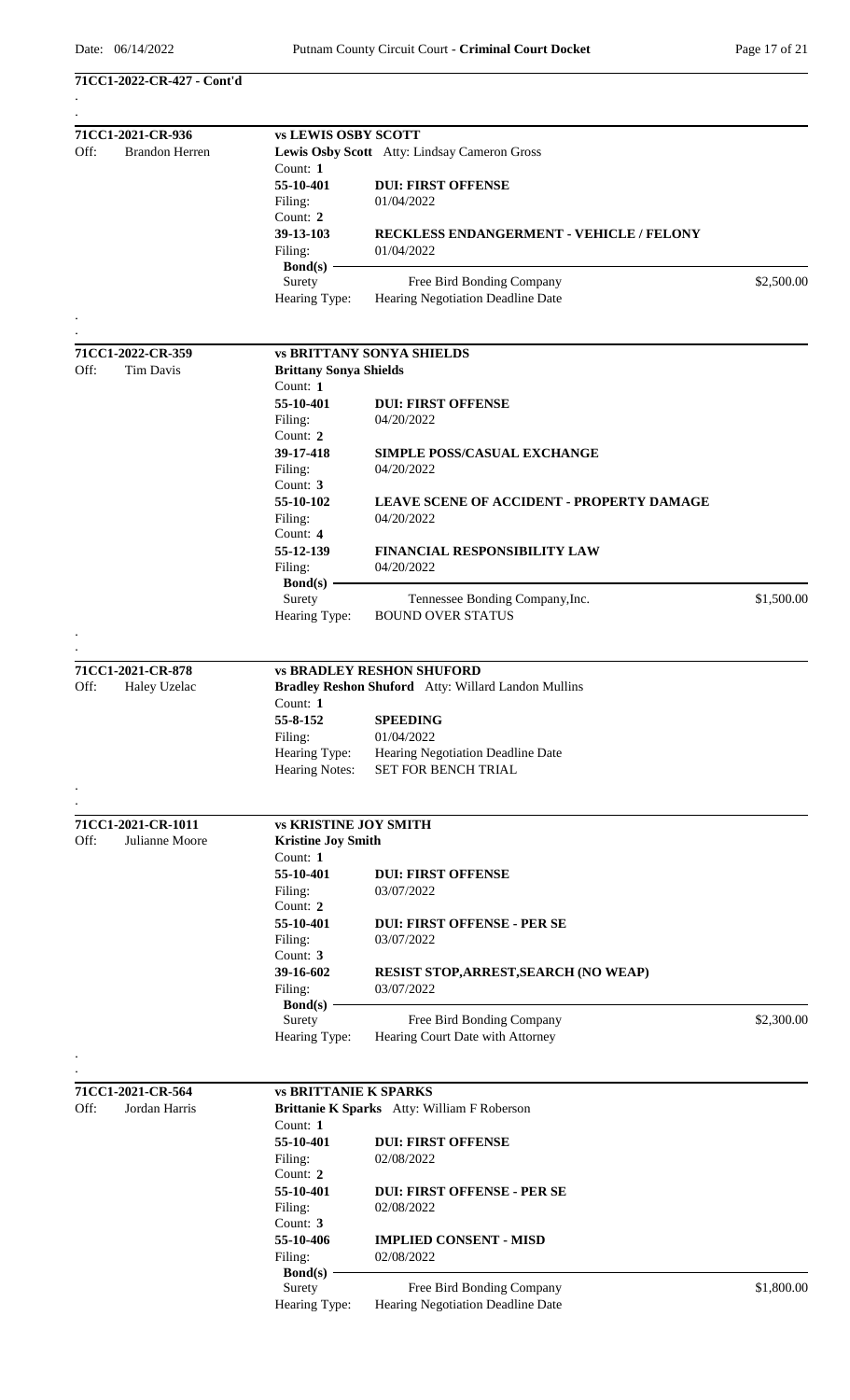**71CC1-2021-CR-564 - Cont'd**

| 71CC1-2021-CR-307         | <b>vs JOY DENVER SPEARS</b>      |                                                    |            |  |
|---------------------------|----------------------------------|----------------------------------------------------|------------|--|
| Off:<br>DJ Sons           | <b>Joy Denver Spears</b>         |                                                    |            |  |
|                           | Count: 1                         |                                                    |            |  |
|                           | 55-10-401                        | <b>DUI: FIRST OFFENSE</b>                          |            |  |
|                           | Filing:                          | 02/08/2022                                         |            |  |
|                           | Count: 2                         |                                                    |            |  |
|                           | 55-10-401                        | <b>DUI: FIRST OFFENSE - PER SE</b>                 |            |  |
|                           | Filing:                          | 02/08/2022                                         |            |  |
|                           | $Bond(s)$ –                      |                                                    |            |  |
|                           | Surety                           | Tennessee Bonding Company, Inc.                    | \$1,900.00 |  |
|                           | Hearing Type:                    | <b>Hearing Motion</b>                              |            |  |
|                           |                                  |                                                    |            |  |
|                           |                                  |                                                    |            |  |
| 71CC1-2021-CR-499         | <b>vs JOY DENVER SPEARS</b>      |                                                    |            |  |
| Off:<br>DJ Sons           |                                  | Joy Denver Spears Atty: Seth Crabtree              |            |  |
|                           | Count: 1                         |                                                    |            |  |
|                           | 39-13-103                        | <b>RECKLESS ENDANGERMENT - NO WEAPON INVOLVED</b>  |            |  |
|                           |                                  | 06/22/2021                                         |            |  |
|                           | Filing:                          |                                                    |            |  |
|                           | Hearing Type:                    | Plea by Information                                |            |  |
|                           |                                  |                                                    |            |  |
| 71CC1-2022-CR-307         |                                  |                                                    |            |  |
|                           | <b>vs J SAMUEL SPURLOCK</b>      |                                                    |            |  |
| Off:<br>Jake Bramer       | <b>J Samuel Spurlock</b>         |                                                    |            |  |
|                           | Count: 1                         |                                                    |            |  |
|                           | 55-10-401                        | <b>DUI: FIRST OFFENSE</b>                          |            |  |
|                           | Filing:                          | 04/06/2022                                         |            |  |
|                           | Bond(s)                          |                                                    |            |  |
|                           | Surety                           | Tennessee Bonding Company, Inc.                    | \$1,000.00 |  |
|                           | Hearing Type:                    | <b>BOUND OVER STATUS</b>                           |            |  |
|                           |                                  |                                                    |            |  |
|                           |                                  |                                                    |            |  |
| 71CC1-2022-CR-381         |                                  | <b>vs JONATHAN MICHAEL STAFFORD</b>                |            |  |
| Off:<br>Matthew Pennycuff | <b>Jonathan Michael Stafford</b> |                                                    |            |  |
|                           | Count: $1$                       |                                                    |            |  |
|                           | 55-10-401                        | <b>DUI: THIRD OFFENSE</b>                          |            |  |
|                           | Filing:                          | 04/27/2022                                         |            |  |
|                           | Count: 2                         |                                                    |            |  |
|                           | 39-13-103                        | <b>RECKLESS ENDANGERMENT - VEHICLE / FELONY</b>    |            |  |
|                           | Filing:                          | 04/27/2022                                         |            |  |
|                           | Count: 3                         |                                                    |            |  |
|                           | 39-17-418                        | <b>SIMPLE POSS/CASUAL EXCHANGE</b>                 |            |  |
|                           | Filing:                          | 04/27/2022                                         |            |  |
|                           | Count: 4                         |                                                    |            |  |
|                           | 55-8-136                         | <b>DRIVERS TO EXERCISE DUE CARE</b>                |            |  |
|                           | Filing:                          | 04/27/2022                                         |            |  |
|                           | Count: 5                         |                                                    |            |  |
|                           | 55-50-504                        | DRIVING WHILE LICENSE REVOKED DUE TO CONVICTION OF |            |  |
|                           | Filing:                          | 04/27/2022                                         |            |  |
|                           | Count: 6                         |                                                    |            |  |
|                           | 55-10-102                        | LEAVE SCENE OF ACCIDENT - PROPERTY DAMAGE          |            |  |
|                           | Filing:                          | 04/27/2022                                         |            |  |
|                           | $Bond(s)$ –                      |                                                    |            |  |
|                           | Surety                           | <b>BIG JIM'S BONDING</b>                           | \$2,000.00 |  |
|                           | Hearing Type:                    | <b>BOUND OVER STATUS</b>                           |            |  |
|                           |                                  |                                                    |            |  |
|                           |                                  |                                                    |            |  |
| 71CC1-2021-CR-434         | <b>vs MICHAEL D STEWART</b>      |                                                    |            |  |
| Off:<br>Michael McDonald  |                                  | Michael D Stewart Atty: Luke Chaffin               |            |  |
|                           | Count: 1                         |                                                    |            |  |
|                           | 55-10-401                        | <b>DUI: FIRST OFFENSE</b>                          |            |  |
|                           | Filing:                          | 03/07/2022                                         |            |  |
|                           | Count: 2                         |                                                    |            |  |
|                           | 55-10-401                        | <b>DUI: FIRST OFFENSE - PER SE</b>                 |            |  |
|                           | Filing:                          | 03/07/2022                                         |            |  |
|                           | Count: 3                         |                                                    |            |  |
|                           | 55-50-504                        | DRIVING WHILE LICENSE SUSPENDED                    |            |  |
|                           | Filing:                          | 03/07/2022                                         |            |  |
|                           | $Bond(s)$ –                      |                                                    |            |  |
|                           | Surety                           | Tennessee Bonding Company, Inc.                    | \$350.00   |  |
|                           | Surety                           | Tennessee Bonding Company, Inc.                    | \$2,000.00 |  |
|                           | Hearing Type:                    | Hearing Negotiation Deadline Date                  |            |  |
|                           |                                  |                                                    |            |  |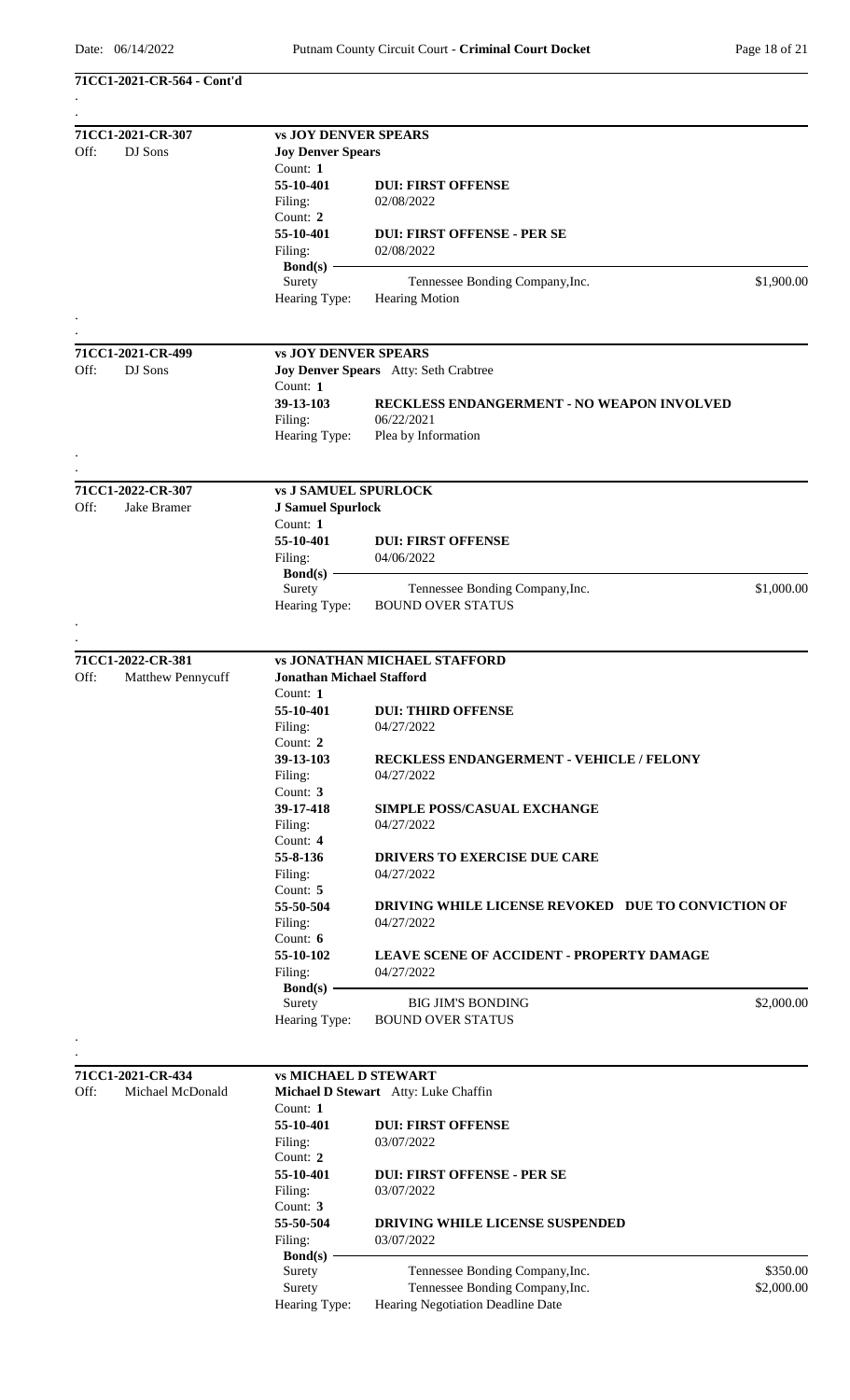**71CC1-2021-CR-434 - Cont'd**

| Off: | 71CC1-2022-CR-382<br>Daniel Kolster |                               | <b>vs ROBERT LEE ALLEN SUTTON</b><br><b>Robert Lee Allen Sutton</b> |            |  |
|------|-------------------------------------|-------------------------------|---------------------------------------------------------------------|------------|--|
|      |                                     | Count: $1$                    |                                                                     |            |  |
|      |                                     | 55-10-401                     | <b>DUI: FIRST OFFENSE</b>                                           |            |  |
|      |                                     | Filing:                       | 04/27/2022                                                          |            |  |
|      |                                     | $Bond(s)$ –                   |                                                                     |            |  |
|      |                                     | Surety                        | Free Bird Bonding Company                                           | \$1,500.00 |  |
|      |                                     | Hearing Type:                 | <b>BOUND OVER STATUS</b>                                            |            |  |
|      |                                     |                               |                                                                     |            |  |
|      |                                     |                               |                                                                     |            |  |
| Off: | 71CC1-2022-CR-53<br>Andrew Bilbrey  | <b>vs GEORGE THOMPSON JR</b>  |                                                                     |            |  |
|      |                                     | Count: 1                      | George Thompson Jr Atty: Shawn Fry                                  |            |  |
|      |                                     | 55-10-401                     | <b>DUI: SECOND OFFENSE</b>                                          |            |  |
|      |                                     | Filing:                       | 05/02/2022                                                          |            |  |
|      |                                     | Count: 2                      |                                                                     |            |  |
|      |                                     | 55-10-401                     | <b>DUI: SECOND OFFENSE - PER SE</b>                                 |            |  |
|      |                                     | Filing:                       | 05/02/2022                                                          |            |  |
|      |                                     | Count: $3$                    |                                                                     |            |  |
|      |                                     | 55-10-406                     | <b>IMPLIED CONSENT - ENHANCEMENT ONLY</b>                           |            |  |
|      |                                     | Filing:                       | 05/02/2022                                                          |            |  |
|      |                                     | Count: 4                      |                                                                     |            |  |
|      |                                     | 55-8-109                      | OBEDIENCE TO ANY REQUIRED TRAFFIC CONTROL DEVICE                    |            |  |
|      |                                     | Filing:                       | 05/02/2022                                                          |            |  |
|      |                                     | Bond(s) $-$                   |                                                                     |            |  |
|      |                                     | Surety<br>Hearing Type:       | Free Bird Bonding Company<br><b>Grand Jury Return</b>               | \$1,300.00 |  |
|      |                                     |                               |                                                                     |            |  |
|      |                                     |                               |                                                                     |            |  |
|      | 71CC1-2021-CR-184                   | <b>vs JEREMY RAY TOLER II</b> |                                                                     |            |  |
| Off: | James Owens                         |                               | Jeremy Ray Toler II Atty: Shawn Fry                                 |            |  |
|      |                                     | Count: 1                      |                                                                     |            |  |
|      |                                     | 55-10-415                     | <b>UNDERAGE DRIVING WHILE IMPAIRED (18-20)</b>                      |            |  |
|      |                                     | Filing:                       | 08/17/2021                                                          |            |  |
|      |                                     | <b>Bond(s)</b>                |                                                                     |            |  |
|      |                                     | Surety                        | <b>City Bonding</b>                                                 | \$1,500.00 |  |
|      |                                     | Hearing Type:                 | Hearing Negotiation Deadline Date                                   |            |  |
|      |                                     |                               |                                                                     |            |  |
|      |                                     |                               |                                                                     |            |  |
|      | 71CC1-2021-CR-607                   |                               | <b>vs KRISTOPHER L TUNGATE</b>                                      |            |  |
| Off: | <b>Tory Womack</b>                  |                               | Kristopher L Tungate Atty: Gordon Allen Byars                       |            |  |
|      |                                     | Count: 1<br>55-10-401         |                                                                     |            |  |
|      |                                     | Filing:                       | <b>DUI: FIRST OFFENSE</b><br>02/08/2022                             |            |  |
|      |                                     | Count: 2                      |                                                                     |            |  |
|      |                                     | 55-10-401                     | <b>DUI: FIRST OFFENSE - PER SE</b>                                  |            |  |
|      |                                     | Filing:                       | 02/08/2022                                                          |            |  |
|      |                                     | Count: 3                      |                                                                     |            |  |
|      |                                     | 39-17-1321                    | POSSESSION OF HANDGUN WHILE UNDER INFLUENCE                         |            |  |
|      |                                     | Filing:                       | 02/08/2022                                                          |            |  |
|      |                                     | Bond $(s)$ -                  |                                                                     |            |  |
|      |                                     | Surety                        | Free Bird Bonding Company                                           | \$2,500.00 |  |
|      |                                     | Hearing Type:                 | Hearing Negotiation Deadline Date                                   |            |  |
|      |                                     |                               |                                                                     |            |  |
|      |                                     |                               |                                                                     |            |  |
|      | 71CC1-2021-CR-738                   | <b>vs STEVEN LEE VICKERS</b>  |                                                                     |            |  |
| Off: | Jake Short                          |                               | Steven Lee Vickers Atty: J Steve Daniels                            |            |  |
|      |                                     | Count: 1                      |                                                                     |            |  |
|      |                                     | 55-10-401                     | <b>DUI: FIRST OFFENSE</b>                                           |            |  |
|      |                                     | Filing:                       | 05/02/2022                                                          |            |  |
|      |                                     | Count: 2<br>55-10-401         |                                                                     |            |  |
|      |                                     | Filing:                       | <b>DUI: FIRST OFFENSE - PER SE</b><br>05/02/2022                    |            |  |
|      |                                     | Hearing Type:                 | Hearing Negotiation Deadline Date                                   |            |  |
|      |                                     |                               |                                                                     |            |  |
|      |                                     |                               |                                                                     |            |  |
|      | 71CC1-2021-CR-739                   | <b>vs STEVEN LEE VICKERS</b>  |                                                                     |            |  |
| Off: | Mason Vaughn                        |                               | Steven Lee Vickers Atty: J Steve Daniels                            |            |  |
|      |                                     | Count: $1$                    |                                                                     |            |  |
|      |                                     | 39-17-310                     | PUBLIC INTOXICATION                                                 |            |  |
|      |                                     | Filing:                       | 05/02/2022                                                          |            |  |
|      |                                     | Hearing Type:                 | Grand Jury Return                                                   |            |  |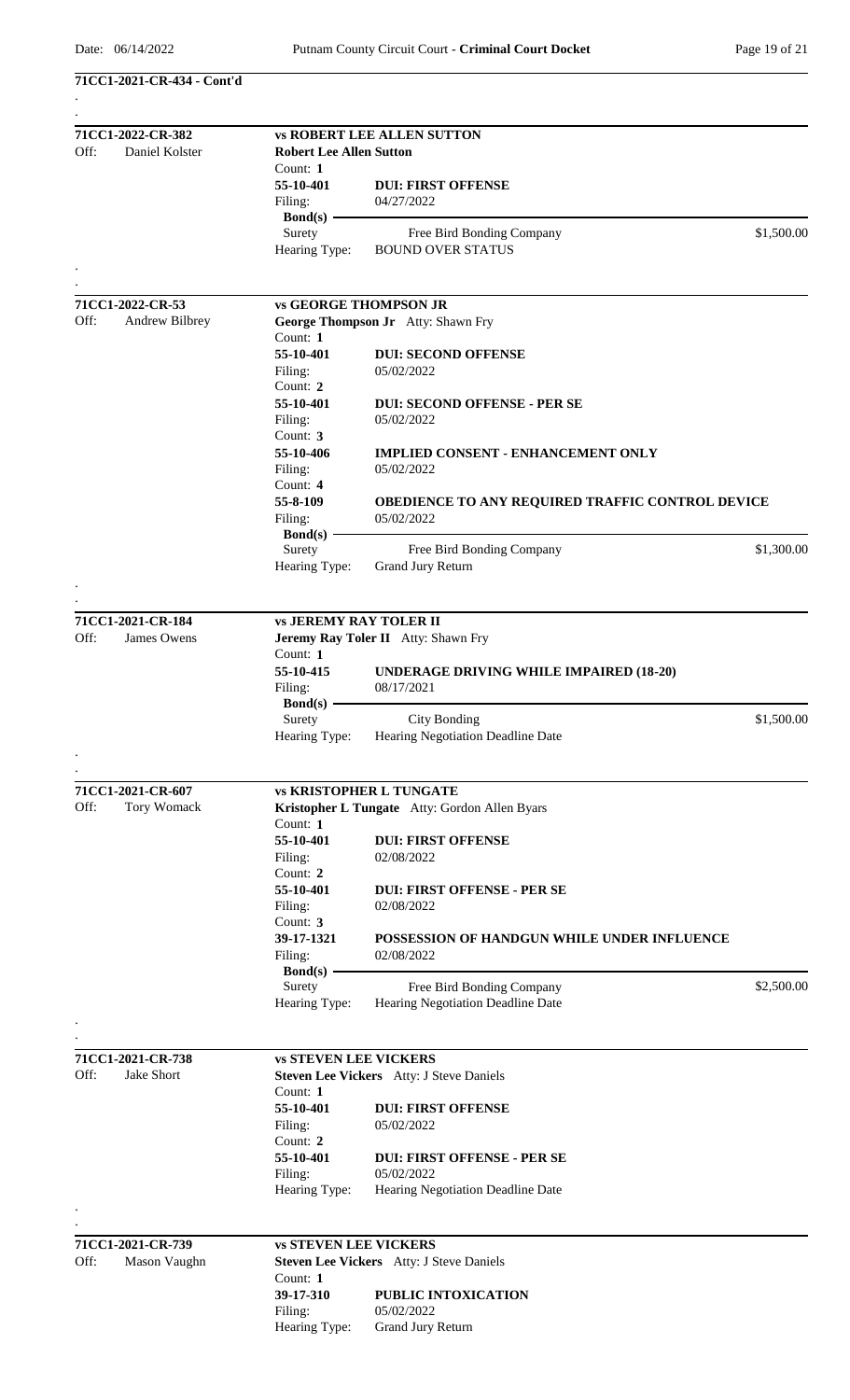**71CC1-2021-CR-739 - Cont'd**

| Off: | 71CC1-2021-CR-891<br>Jacob Byer | <b>vs MARTY ALAN WALKER</b><br><b>Marty Alan Walker</b> |                                                                                    |             |  |
|------|---------------------------------|---------------------------------------------------------|------------------------------------------------------------------------------------|-------------|--|
|      |                                 | Count: $1$                                              |                                                                                    |             |  |
|      |                                 | 55-10-401                                               | <b>DUI: FIRST OFFENSE</b>                                                          |             |  |
|      |                                 | Filing:                                                 | 09/22/2021                                                                         |             |  |
|      |                                 | Bond(s) $-$<br>Cash                                     | Marty Alan Walker                                                                  | \$1,100.00  |  |
|      |                                 | Hearing Type:                                           | <b>BOUND OVER STATUS</b>                                                           |             |  |
|      |                                 |                                                         |                                                                                    |             |  |
|      |                                 |                                                         |                                                                                    |             |  |
|      | 71CC1-2021-CR-442               |                                                         | <b>vs JEREMY DILLON WALLER</b>                                                     |             |  |
| Off: | Matthew Pennycuff               | Count: 1                                                | Jeremy Dillon Waller Atty: Luke Chaffin                                            |             |  |
|      |                                 | 55-10-401                                               | <b>DUI: FIRST OFFENSE</b>                                                          |             |  |
|      |                                 | Filing:                                                 | 02/08/2022                                                                         |             |  |
|      |                                 | Count: 2                                                |                                                                                    |             |  |
|      |                                 | 55-10-401                                               | <b>DUI: FIRST OFFENSE - PER SE</b>                                                 |             |  |
|      |                                 | Filing:                                                 | 02/08/2022                                                                         |             |  |
|      |                                 | Count: $3$                                              |                                                                                    |             |  |
|      |                                 | 39-17-1321<br>Filing:                                   | POSSESSION OF HANDGUN WHILE UNDER INFLUENCE<br>02/08/2022                          |             |  |
|      |                                 | $Bond(s)$ –                                             |                                                                                    |             |  |
|      |                                 | Surety                                                  | Buddy's Bail Bond                                                                  | \$750.00    |  |
|      |                                 | Surety                                                  | <b>Buddy's Bail Bond</b>                                                           | \$750.00    |  |
|      |                                 | Hearing Type:                                           | Hearing Negotiation Deadline Date                                                  |             |  |
|      |                                 |                                                         |                                                                                    |             |  |
|      | 71CC1-2021-CR-1014              |                                                         | <b>vs DAKOTA MELVIN WHITTAKER</b>                                                  |             |  |
| Off: | Jason Cobble                    |                                                         | Dakota Melvin Whittaker Atty: Luke Chaffin                                         |             |  |
|      |                                 | Count: 1                                                |                                                                                    |             |  |
|      |                                 | 39-16-603                                               | <b>EVADING ARREST FLIGHT - VEHICLE</b>                                             |             |  |
|      |                                 | Filing:                                                 | 03/07/2022                                                                         |             |  |
|      |                                 | Count: 2<br>39-13-103                                   | RECKLESS ENDANGERMENT - VEHICLE / FELONY                                           |             |  |
|      |                                 | Filing:                                                 | 03/07/2022                                                                         |             |  |
|      |                                 | Count: 3                                                |                                                                                    |             |  |
|      |                                 | 39-17-418                                               | SIMPLE POSS/CASUAL EXCHANGE                                                        |             |  |
|      |                                 | Filing:                                                 | 03/07/2022                                                                         |             |  |
|      |                                 | Count: 4                                                |                                                                                    |             |  |
|      |                                 | $39-17-434$ (a)                                         | METH - MFG, DELIVER, SALE, POSS WITH INTENT                                        |             |  |
|      |                                 | Filing:<br>Count: 5                                     | 03/07/2022                                                                         |             |  |
|      |                                 | 55-50-504                                               | DRIVING WHILE LICENSE SUSPENDED                                                    |             |  |
|      |                                 | Filing:                                                 | 03/07/2022                                                                         |             |  |
|      |                                 | $Bond(s)$ –                                             |                                                                                    |             |  |
|      |                                 | Surety                                                  | Free Bird Bonding Company                                                          | \$20,000.00 |  |
|      |                                 | Hearing Type:                                           | Hearing Negotiation Deadline Date                                                  |             |  |
|      |                                 |                                                         |                                                                                    |             |  |
|      | 71CC1-2020-CR-470               |                                                         | <b>vs BRODIE DEESE WILKINSON</b>                                                   |             |  |
| Off: | <b>Christopher Melton</b>       |                                                         | Brodie Deese Wilkinson Atty: Shawn Fry                                             |             |  |
|      |                                 | Count: 1                                                |                                                                                    |             |  |
|      |                                 | 39-16-602<br>Filing:                                    | <b>RESIST STOP, ARREST, SEARCH (NO WEAP)</b><br>03/01/2021                         |             |  |
|      |                                 | Count: 2                                                |                                                                                    |             |  |
|      |                                 | 39-17-310                                               | PUBLIC INTOXICATION                                                                |             |  |
|      |                                 | Filing:                                                 | 03/01/2021                                                                         |             |  |
|      |                                 | $Bond(s)$ —                                             |                                                                                    |             |  |
|      |                                 | Surety                                                  | Tennessee Bonding Company, Inc.                                                    | \$998.00    |  |
|      |                                 | Hearing Type:                                           | Hearing Negotiation Deadline Date                                                  |             |  |
|      |                                 |                                                         |                                                                                    |             |  |
|      | 71CC1-2021-CR-495               |                                                         | <b>vs BRODIE DEESE WILKINSON</b>                                                   |             |  |
| Off: | Chris Ferguson                  |                                                         | Brodie Deese Wilkinson Atty: Shawn Fry                                             |             |  |
|      |                                 | Count: 1                                                |                                                                                    |             |  |
|      |                                 | 55-10-401<br>Filing:                                    | <b>DUI: FIRST OFFENSE</b><br>02/08/2022                                            |             |  |
|      |                                 | Count: 2                                                |                                                                                    |             |  |
|      |                                 | 55-10-401                                               | <b>DUI: FIRST OFFENSE - PER SE</b>                                                 |             |  |
|      |                                 | Filing:                                                 | 02/08/2022                                                                         |             |  |
|      |                                 | $Bond(s)$ –                                             |                                                                                    |             |  |
|      |                                 | Surety                                                  | Tennessee Bonding Company, Inc.<br>Hearing Type: Hearing Negotiation Deadline Date | \$1,000.00  |  |
|      |                                 |                                                         |                                                                                    |             |  |